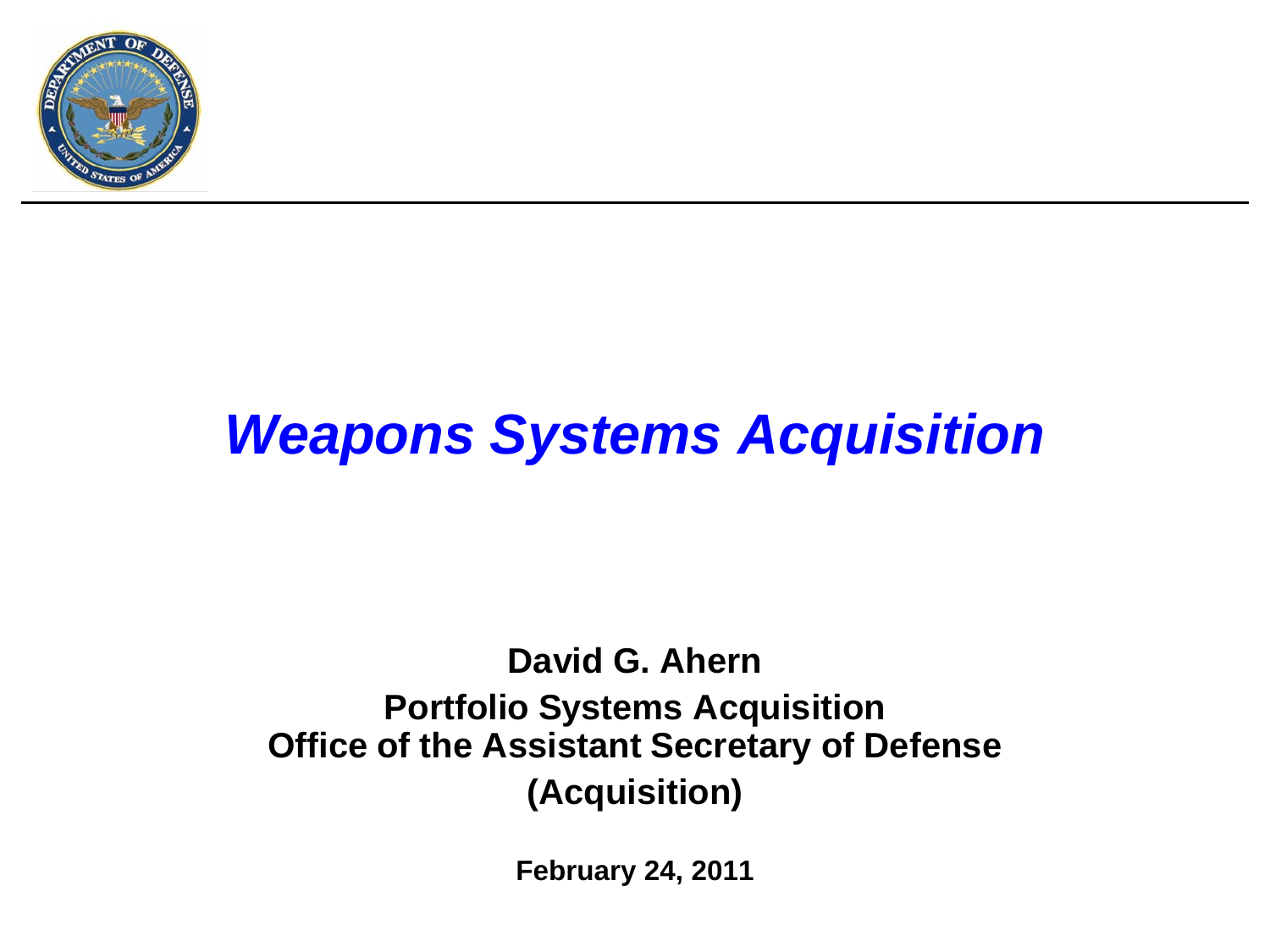

# **Agenda**

- DoD Priorities & Efficiencies
- Legislation and Initiatives
	- Weapon System Acquisition Reform Act
	- Improve Acquisition Act
- Precision Strike Weapons
	- Programs
	- **Trends**
	- Focus Areas
	- Acquisition Strategy considerations
- Program Manager Focus Areas
- Some Traits of an Effective PM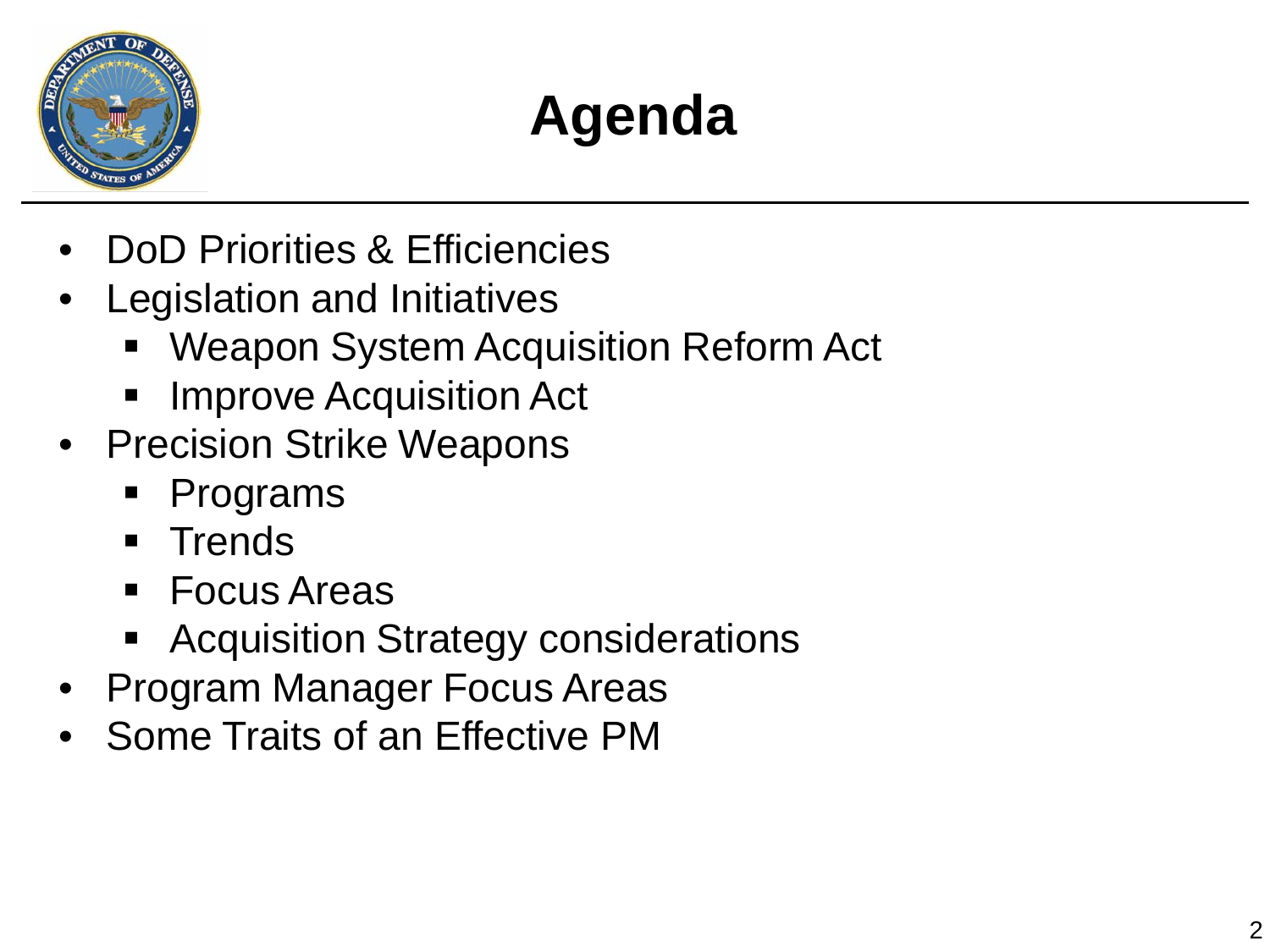

## **Excerpts from Secretary Gates January 6, 2011 Speech**

- America is at war and confronts a range of future security threats, it's important not to repeat the mistakes of the past by making drastic and ill-conceived cuts to the overall defense budget.
- At the same time, it is imperative for this department to eliminate wasteful, excessive and unneeded spending, to do everything we can to make every defense dollar count.
- The goal was, and is, to sustain the U.S. military's size and strength over the long term by reinvesting those efficiency savings in force structure and other key combat capabilities.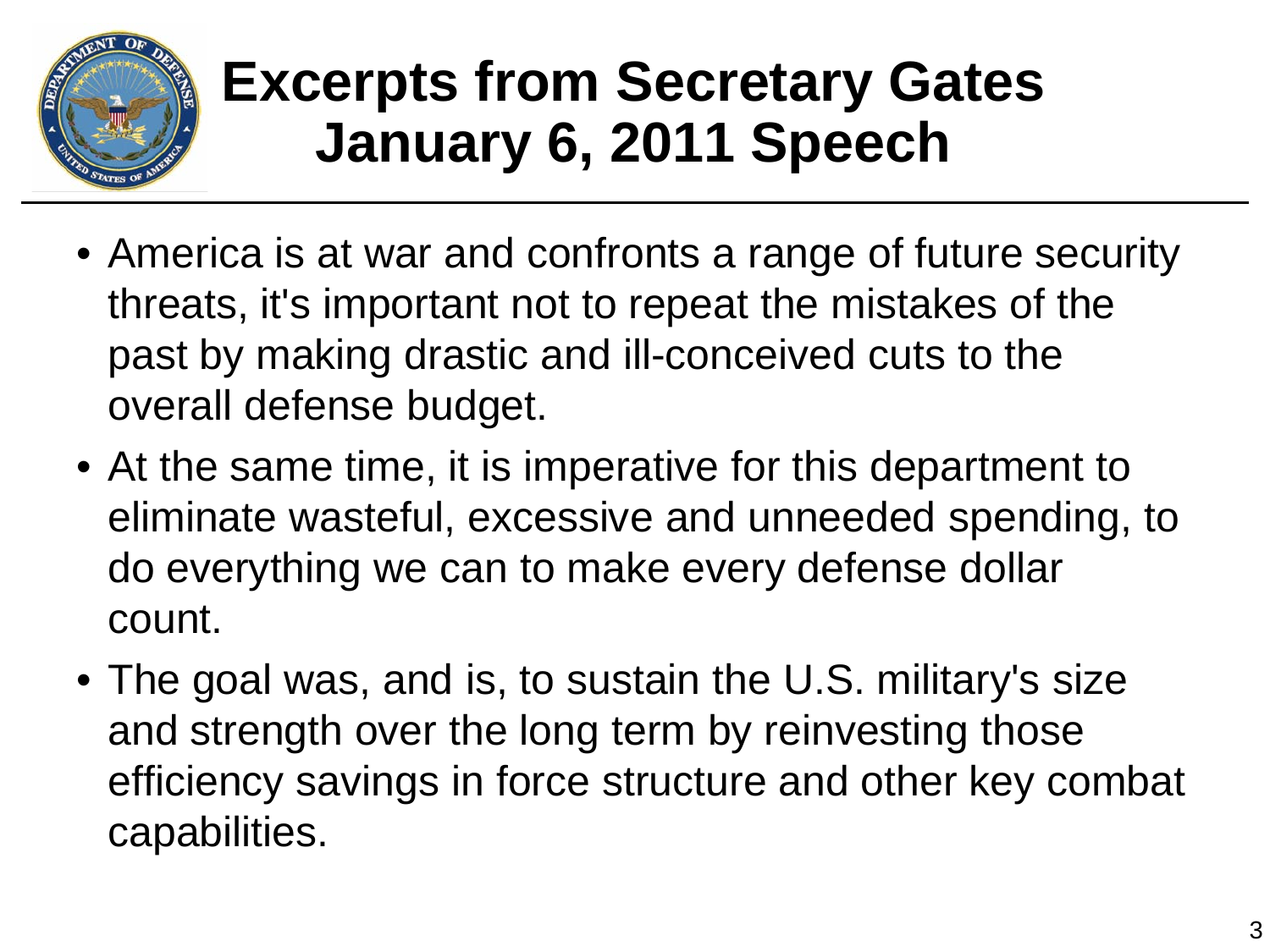

## **Excerpts from Secretary Gates January 6, 2011 Speech (con't)**

- Not every defense program is necessary, not every defense dollar is sacred and well spent, and that more of nearly everything is simply not sustainable.
- The Defense Department will continue to see real, albeit steadily diminishing, growth for the next three fiscal years before flattening out in the fourth and fifth year.
- What is important is to have a budget baseline with a steady, sustainable and predictable rate of growth that avoids extreme peaks and valleys in defense spending that can be enormously harmful to readiness, planning and financial management.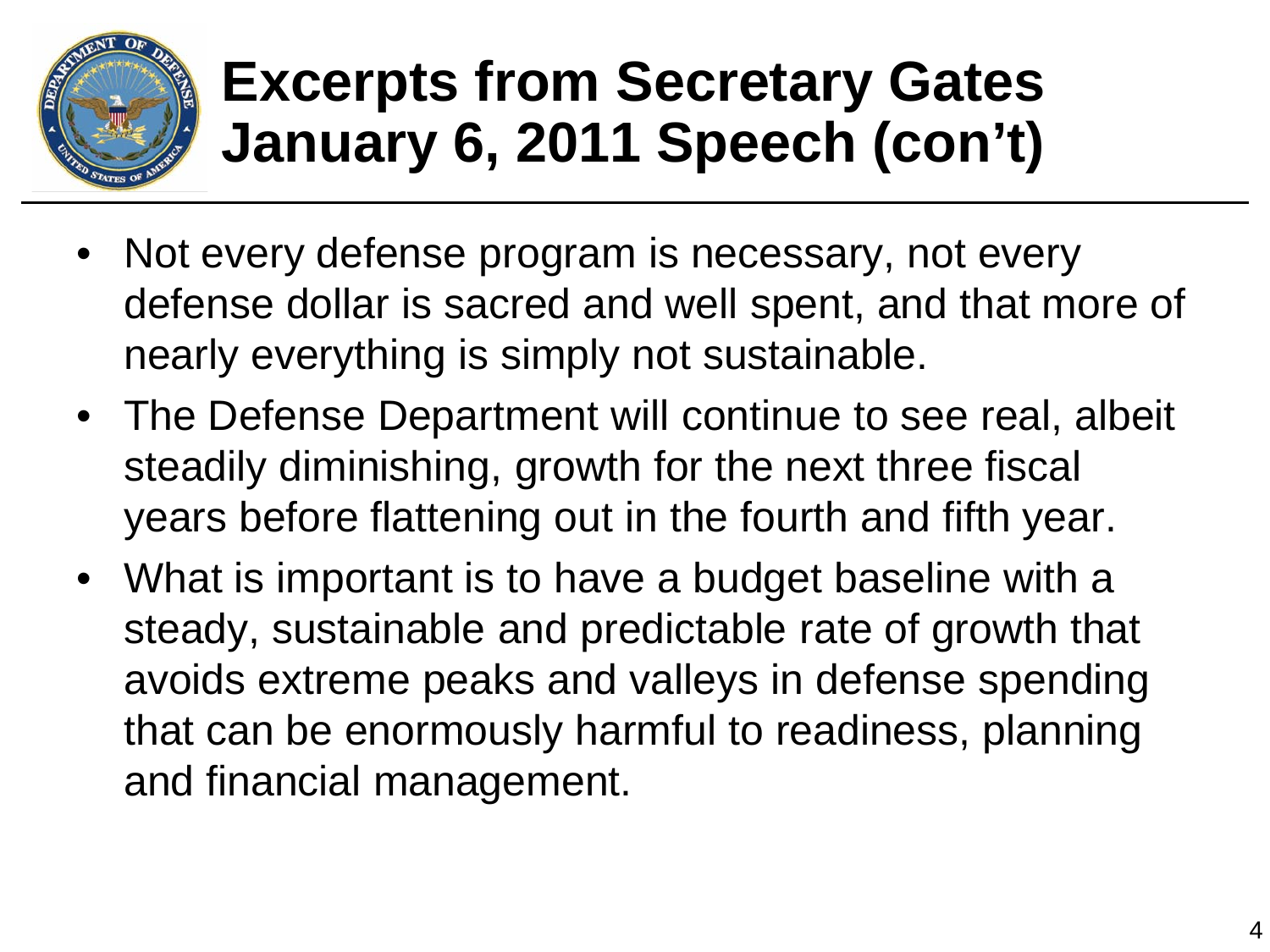

#### **Mandate for Restoring Affordability and Productivity in Defense Spending (USD(AT&L) June 28, 2010 Memo)**

- Deliver the warfighting capability we need for the dollars we have
- Get better buying power for warfighter and taxpayer
- Restore affordability to defense goods and services
- Improve defense industry productivity
- Remove government impediments to leanness
- Avoid program turbulence
- Maintain a vibrant and financially healthy defense industry

Obtain 2-3% net annual growth in warfighting capabilities without commensurate budget increase by identifying and eliminating unproductive or low-value-added overhead and transfer savings to warfighting capabilities. *Do more without more.*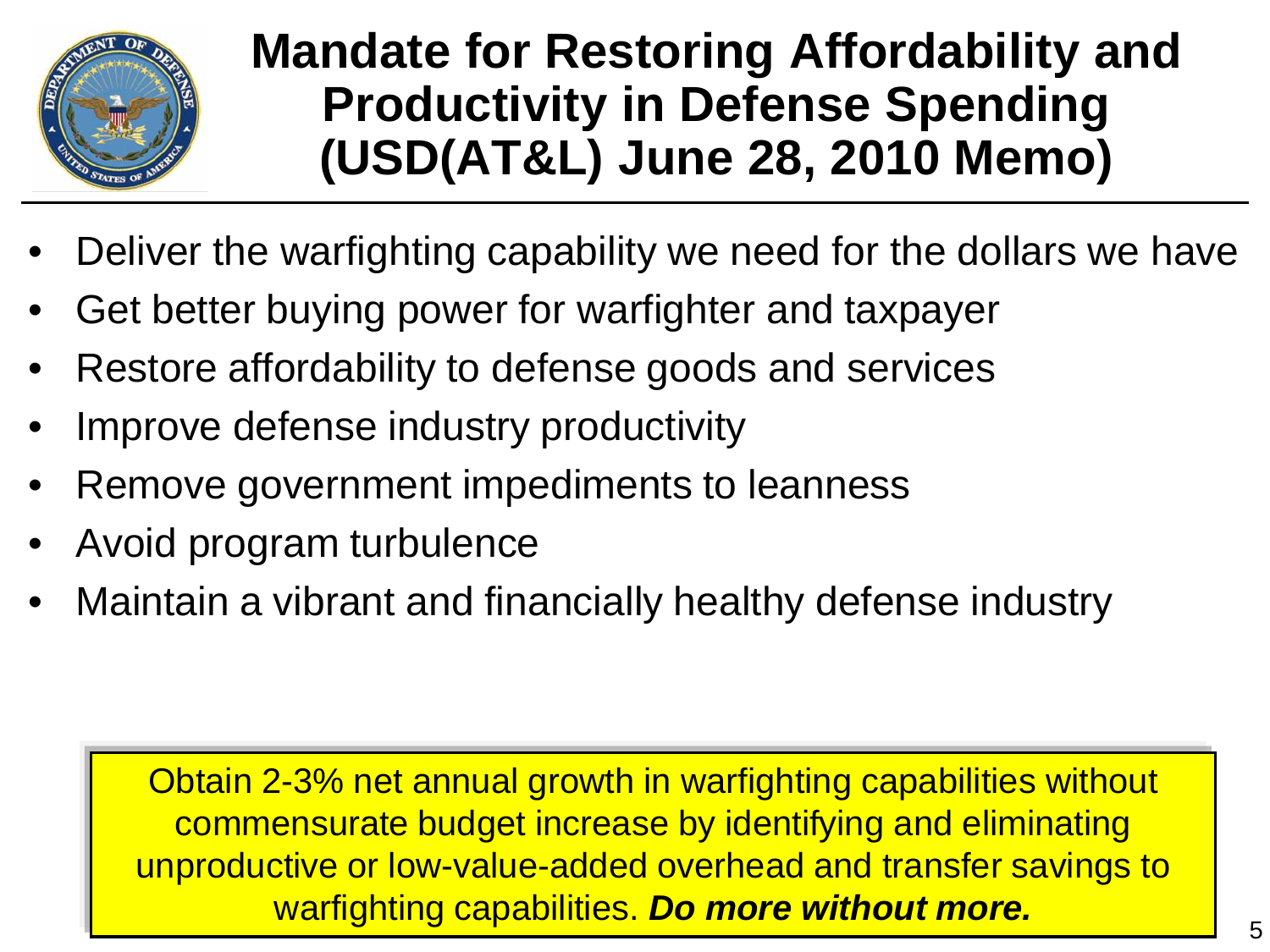

### **USD(AT&L) 23 Principal Actions Addressing 5 Major Areas**

- Target Affordability And Control Cost Growth
- Incentivize Productivity And Innovation In Industry
- Promote Real Competition
- Improve Tradecraft In Services Acquisition
- Reduce Non-productive Processes And Bureaucracy

*USD(AT&L) Memo, September 14, 2010: "Better Buying Power: Guidance for Obtaining Greater Efficiency and Productivity in Defense Spending"*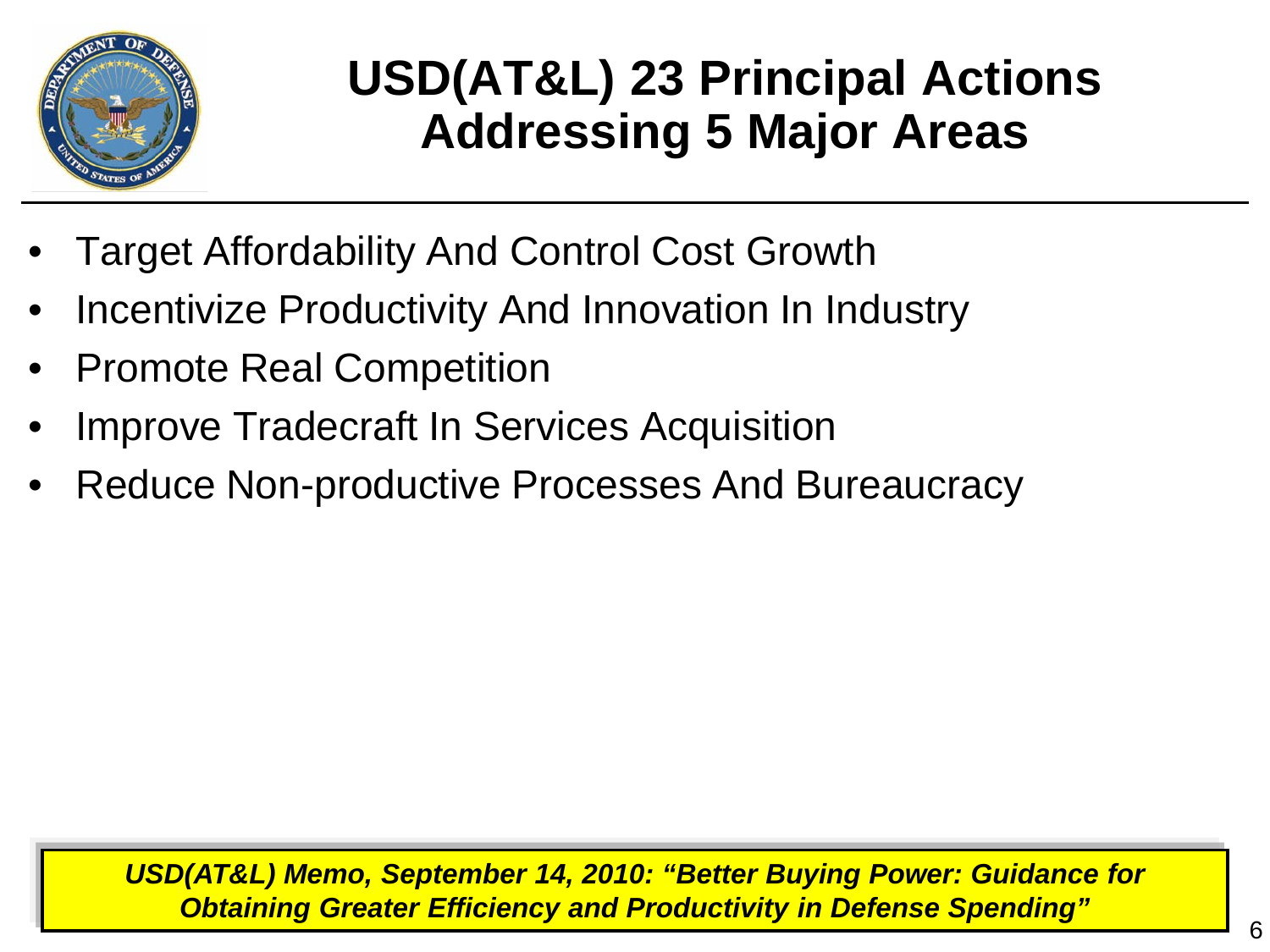

- Mandate affordability as a requirement
- Drive productivity growth through Will Cost/Should Cost management
- Eliminate redundancy within warfighter portfolios
- Make production rates economical and hold them stable
- Set shorter program timelines and manage to them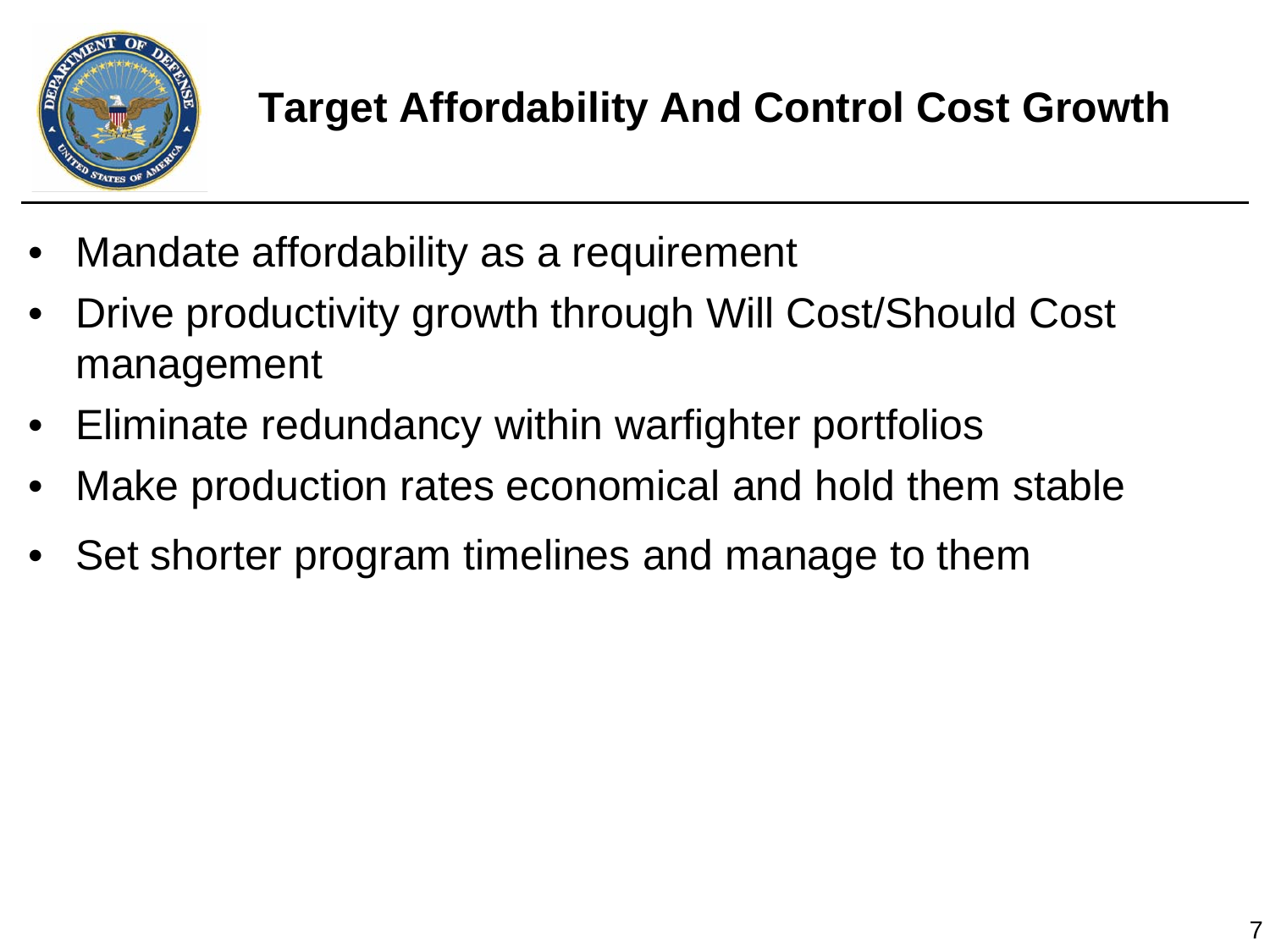

#### **Incentivize Productivity And Innovation In Industry**

- Reward contractors for successful supply chain and indirect expense management (Navy prototype)
- Increased Fixed-Price Incentive Firm Target use where appropriate using a 50/50 share line and 120 percent ceiling as a point of departure
- Adjust progress payments to incentivize performance
- Extend the Navy's Preferred Supplier Program to a DoD-wide pilot
- Reinvigorate industry's independent research and development and protect the defense technology base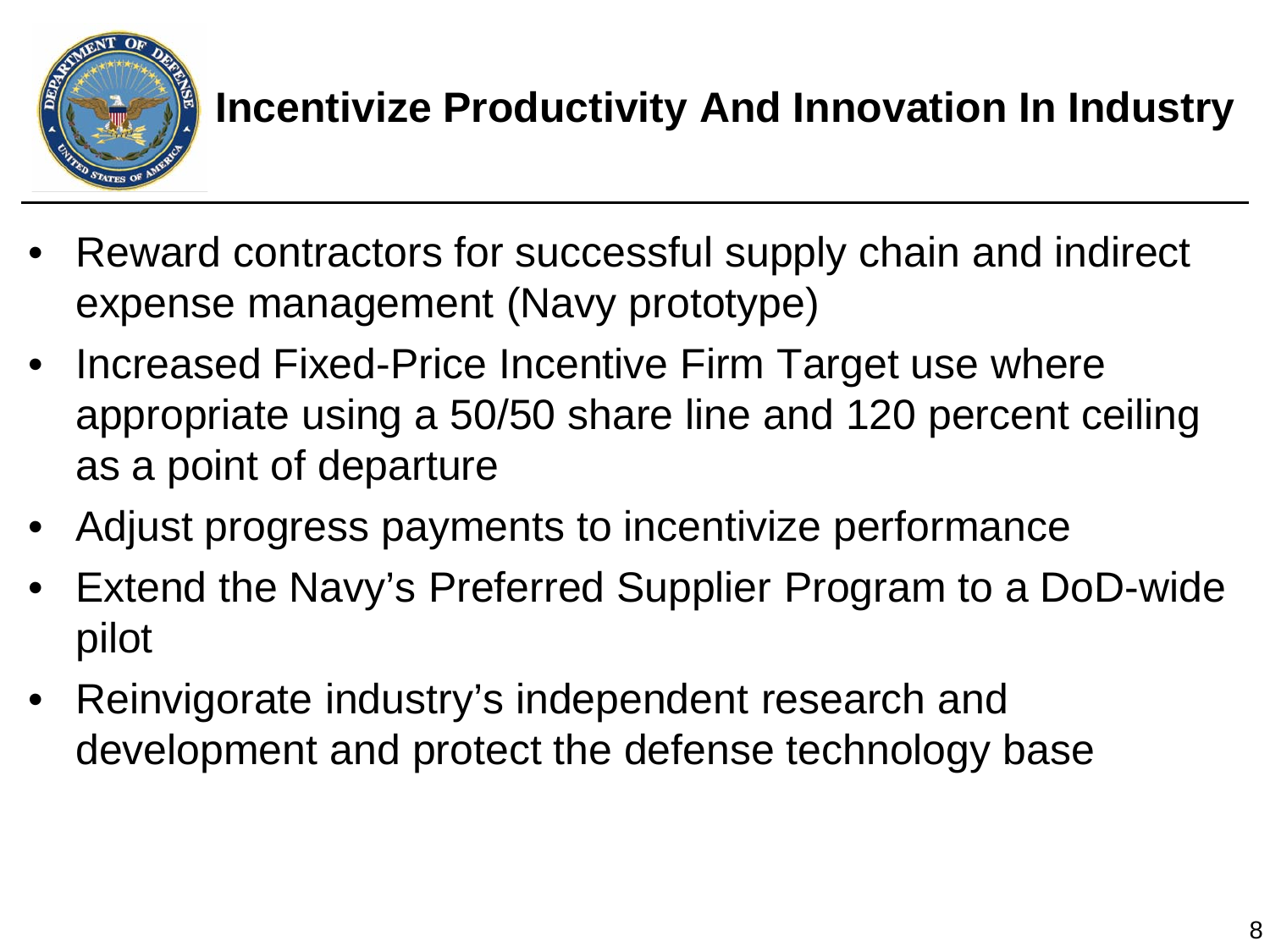

### **Promote Real Competition**

- Present a competitive strategy at each program Milestone
- Remove obstacles to competition
- Increase dynamic small business role in defense marketplace competition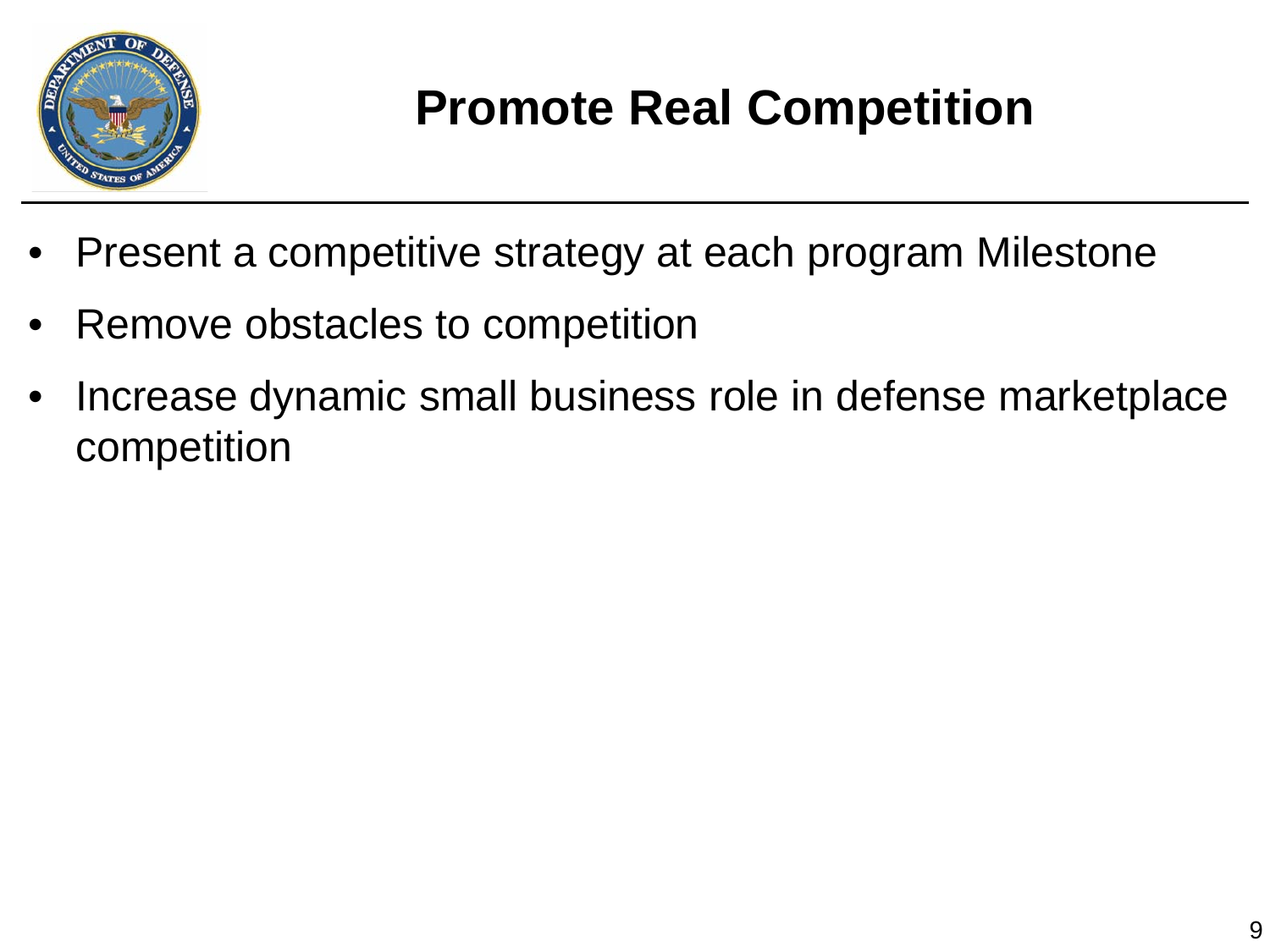

### **Improve Tradecraft In Services Acquisition**

- Create a senior manager for acquisition of services in each component, following the Air Force's example
- Adopt uniform taxonomy for different types of services
- Address causes of poor tradecraft in services acquisition
- Increase small business participation in providing services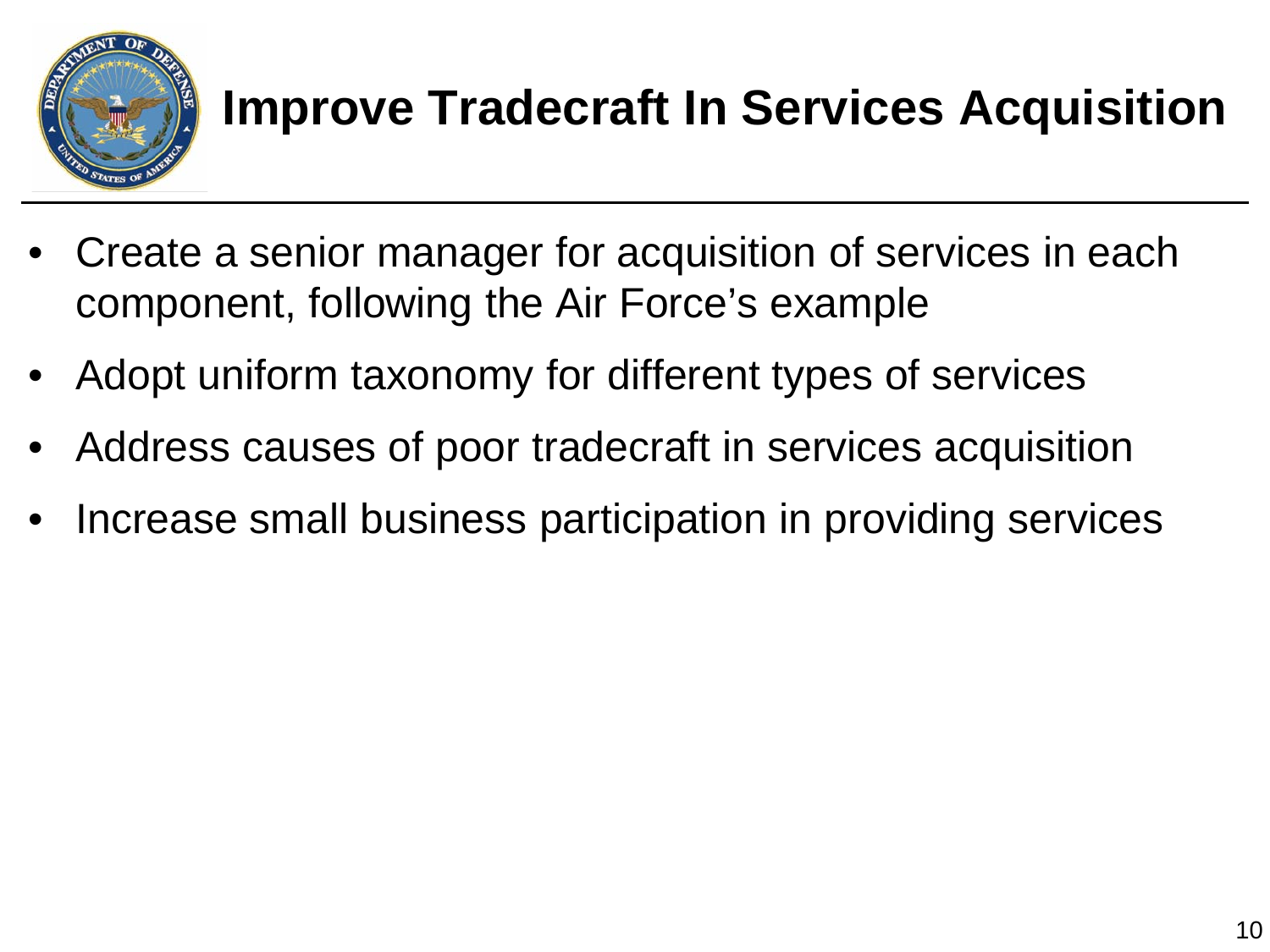

#### **Reduce Non-Productive Processes And Bureaucracy**

- Reduce the number of OSD-level reviews to those necessary to support major investment decisions or to uncover and respond to significant program execution issues
- Eliminate low-value-added statutory processes
- Reduce by half, the volume and cost of internal and congressional reports
- Reduce non-value-added overhead imposed on industry
- Align Defense Contract Management Agency (DCMA) and Defense Contract Audit Agency(DCAA) processes to ensure work is complementary
- Increase use of Forward Pricing Rate Recommendations (FPRRs) to reduce administrative costs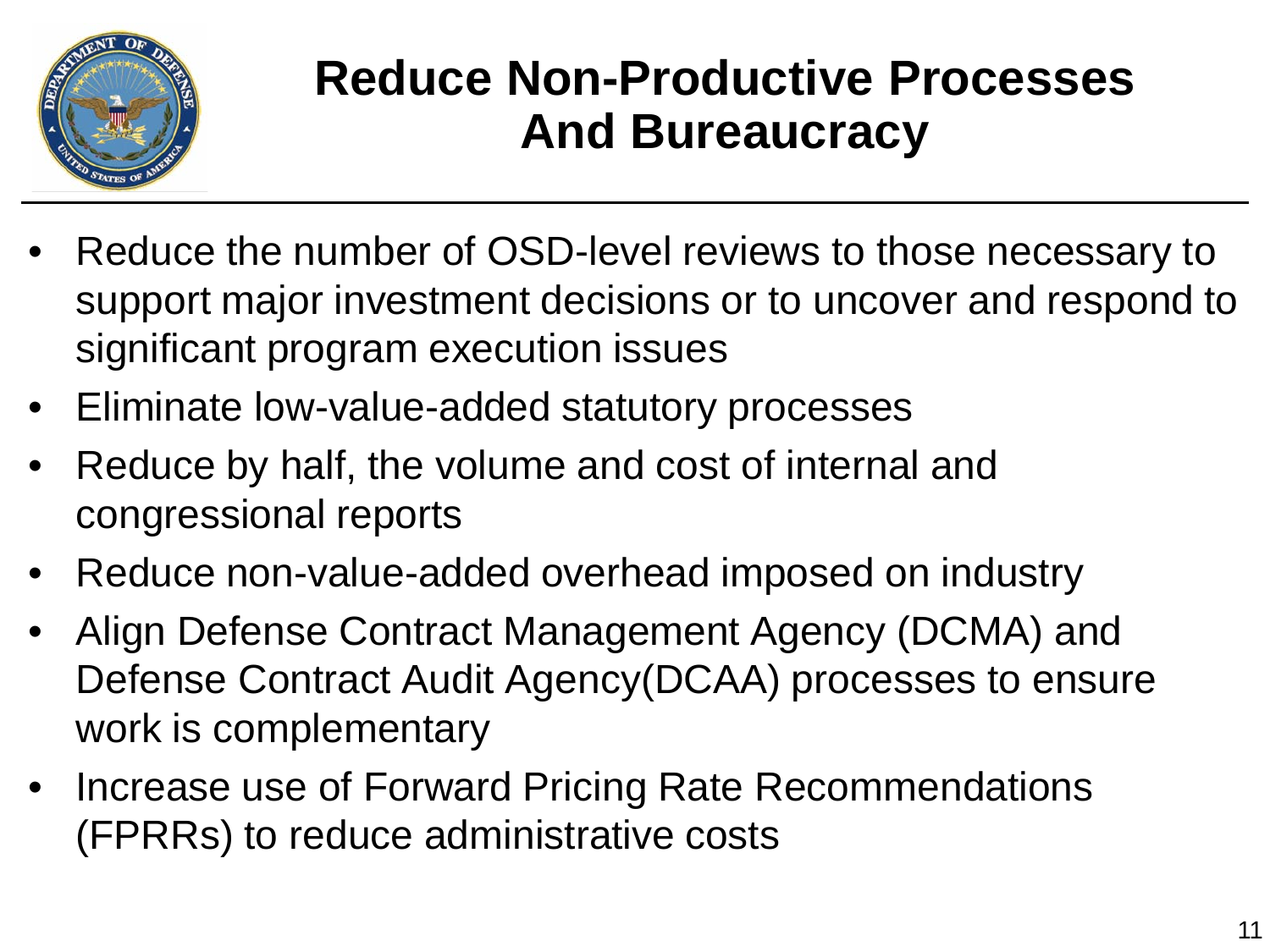

## **Initiatives & Revised Processes**

- Weapon System Acquisition Reform Act
- Improve Acquisition Act (p/o FY11 NDAAA)
- Program Manager Empowerment and Accountability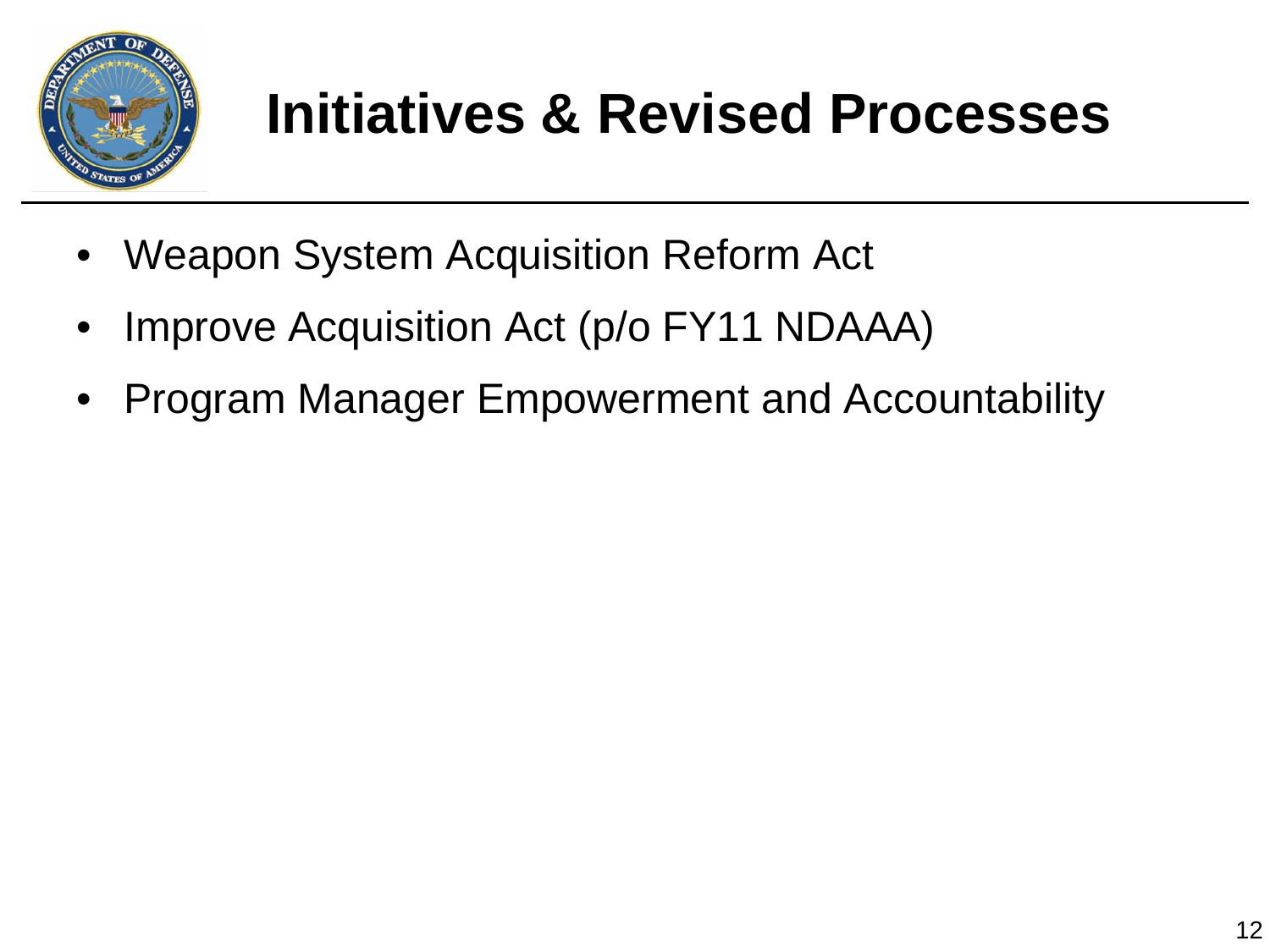

### **Weapon System Acquisition Reform Act**

#### **Established offices of**

- Cost Assessment and Program Evaluation
- Developmental Test and Evaluation and Systems Engineering (as separate and equal organizations)
- Performance Assessment and Root Cause Analysis
- **Codified role of the Commanders of the Combatant Commands in Identifying joint military requirements**
- **Requires acquisition strategies to ensure competition throughout the lifecycle of Major Defense Acquisition Programs**
- **Requires competitive prototyping before Milestone C**
- **Program manager to notify the Milestone Decision Authority, if at any time prior to a Milestone B decision, the estimate of the total program cost grows by more than 25% or the program schedule for initial operational capability grows by more than 25%**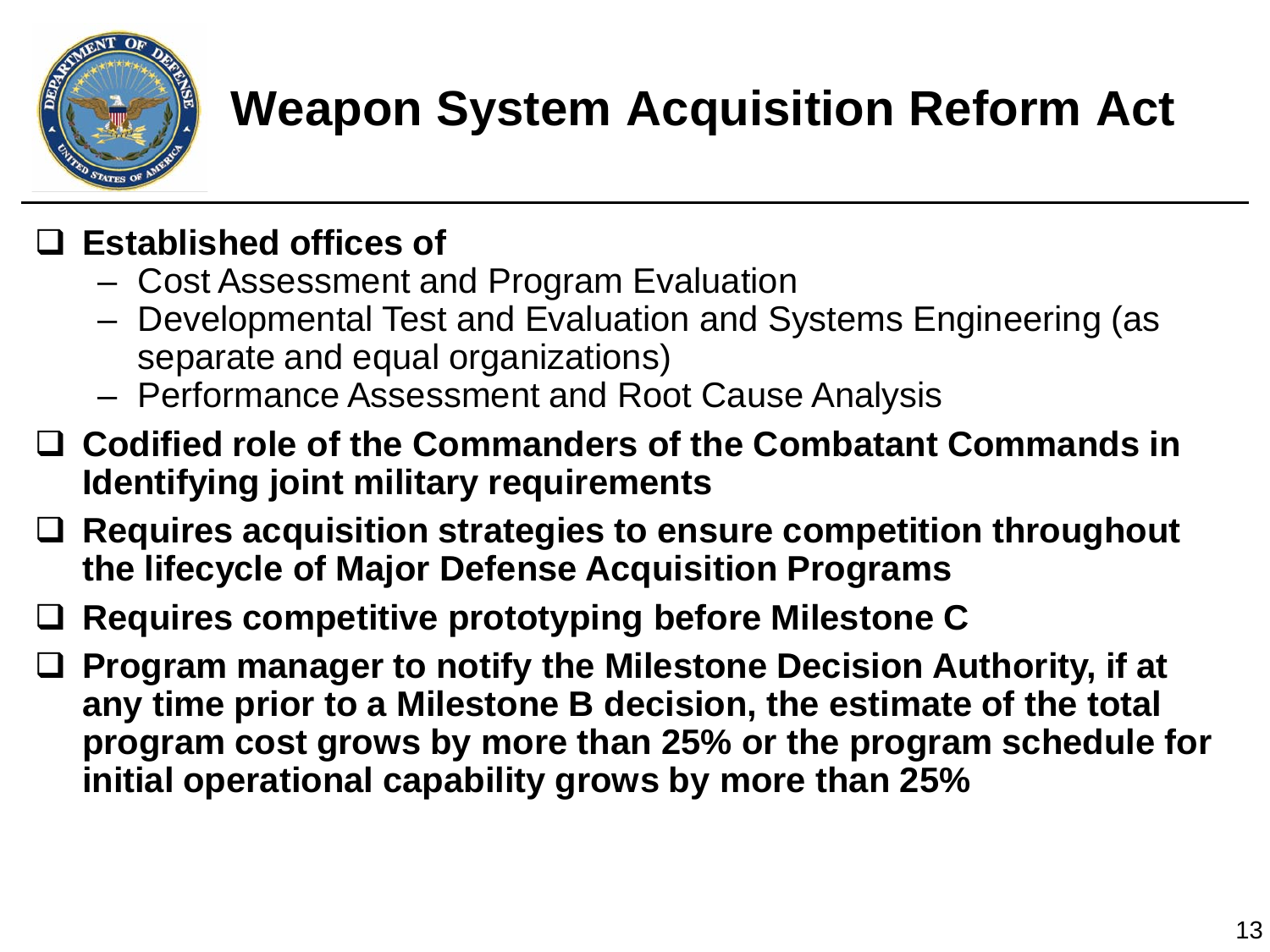

# **Improve Acquisition Act (FY 11 NDAA)**

#### **Part I –Defense Acquisition System**

- Adds section to Title 10 specifying USD(AT&L) as responsible for management of the acquisition system, directs service chiefs to assist SAEs with acquisition related functions, and directs independent performance assessments by PARCA
- Requires the Department to establish a requirements system specific to the acquisition of services
- Authorizes a pilot for the acquisition of military purpose non-developmental items from non-traditional contractors (\$50K max per contract; 9 mo. max to deliver first lot)

#### **Part II Defense Acquisition Workforce**

- Directs establishment of performance management system for the acquisition workforce including performance plans for individuals
- Requires the Department to focus on the proper development, assignment, and employment of civilian members of the acquisition workforce
- Directs a review of acquisition curricula offered by DAU

#### **Part III Financial Management**

- Addresses DoD financial management/audit readiness Department-wide
- Requires a review of obligation/expenditure benchmarks

#### **Part IV Industrial Base**

- Includes provisions intended to expand the industrial base
- Provides for DoD approval/disapproval of contractor business systems
- Authorizes an industrial base fund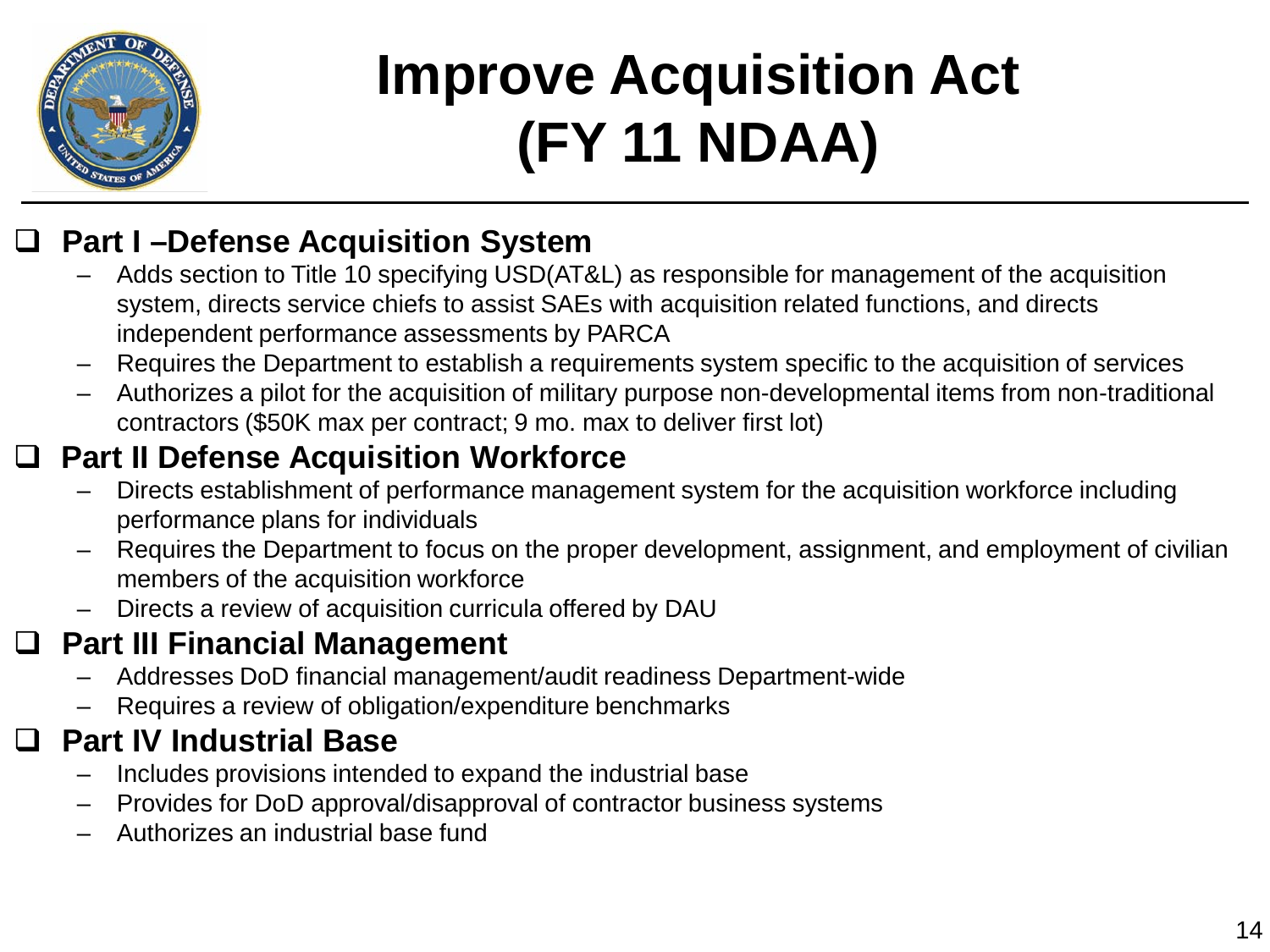

## **Precision Strike Weapons Programs**

#### **ACAT I**

- Joint Direct Attack Munition (JDAM)
- Joint Standoff Weapon (JSOW)
- Joint Air-to-Surface Standoff Weapon (JASSM/JASSM-ER)
- Advanced Anti-Radiation Guided Missile (AARGM)
- Excalibur
- Guided Multiple Launch Rocket System (GMLRS)
- Small Diameter Bomb Increment II (SDB II)
- Tactical Tomahawk (Block IV)

#### **Pre-MDAP**

- Joint Air to Ground Missile (JAGM)
- Offensive Anti-Surface Warfare (OASuW) weapon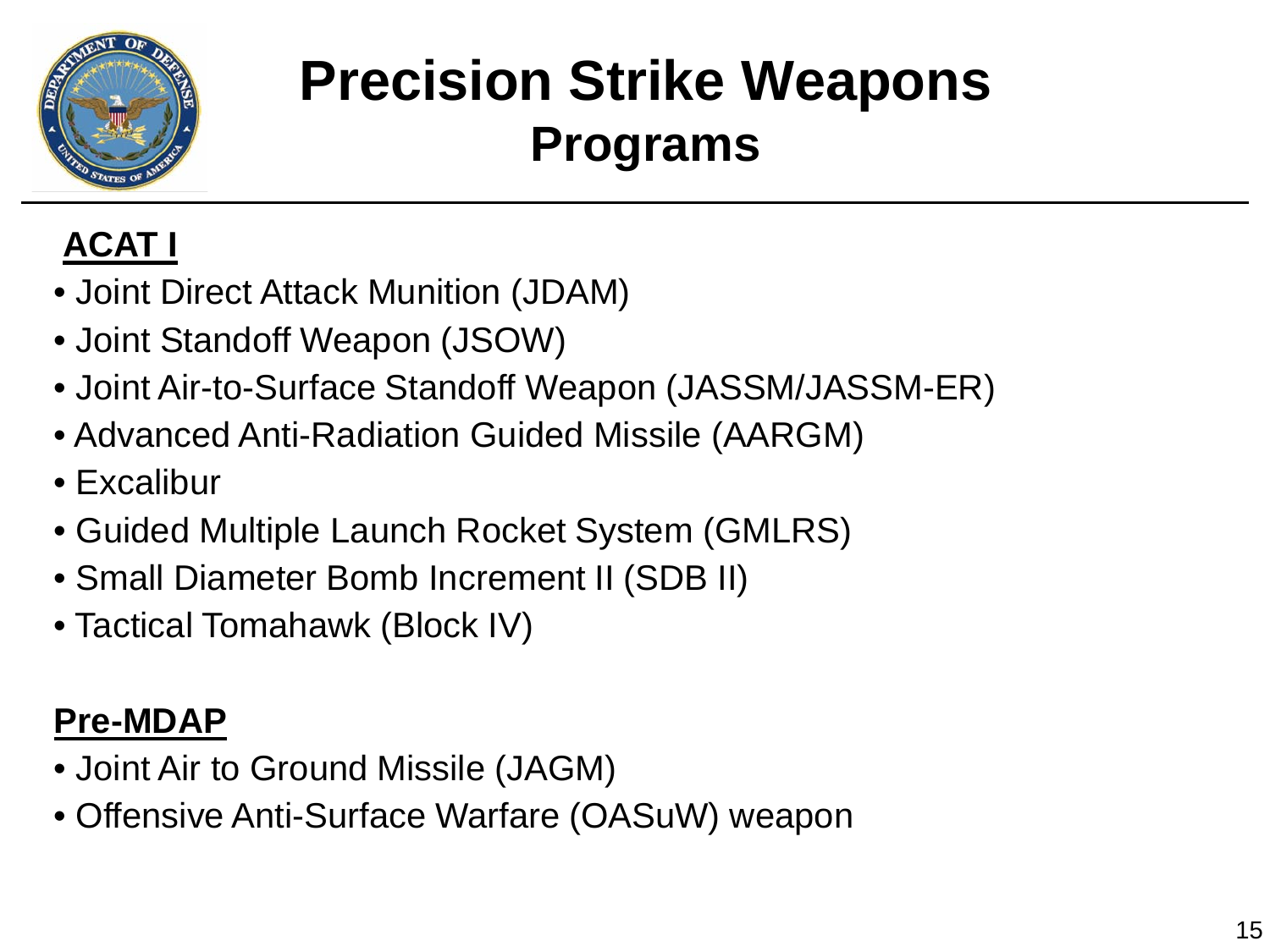

### **Precision Strike Weapons Trends**

- Multi-sensor weapons
- Expanded target sets
- Resistance to countermeasures
- Network enabled
- Third-party targeting
- Autonomous targeting
- Improved capability against movers
- Increased standoff
- Improved sustainability
- Insensitive munitions
- Block upgrades to maintain pace with threats
- Multi-platform capable (interoperability)
- Increased weapon loadouts
- Jointness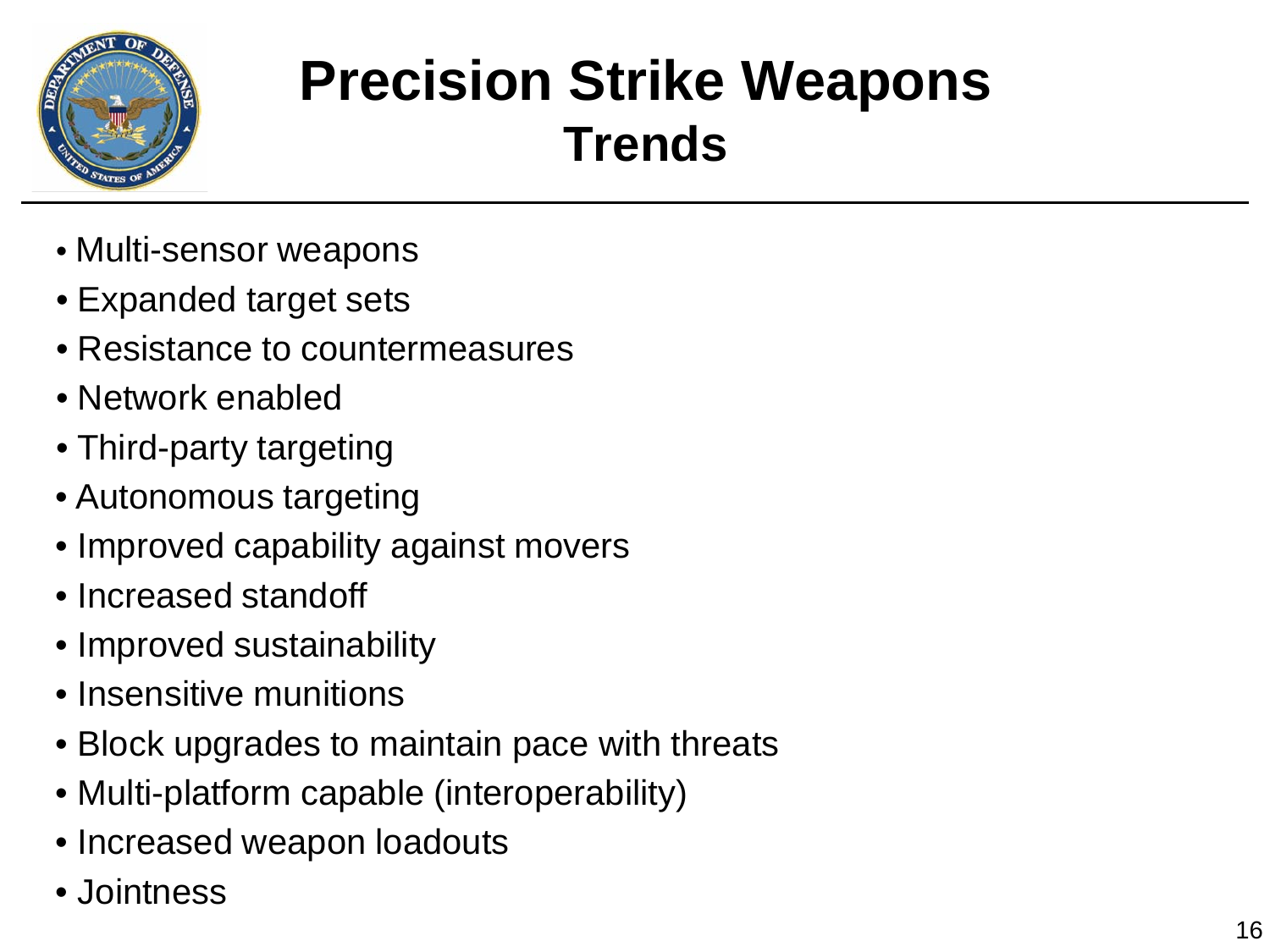

### **Precision Strike Weapons Focus Areas**

- Achieving weapon system affordability
	- Universal Armament Interface (UAI)
- Achieving system reliability
- Reducing concurrency of testing and production
- Shifting weapon procurement rates toward Economic Order Quantity levels
- Ensuring rigorous DT testing prior to OPEVAL entry
- Assessing common weapon risk elements (ie, fuzing)
- Assessing predicted performance against potential threats
- Expanding competition, including international participation
- Executing robust competitive prototyping to reduce technical risk and control costs
- Assessing industrial base vulnerabilities for primary subsystems
- Preserving Jointness

Provide weapon deliveries to warfighter that strikes optimum balance: urgency of need --- performance --- affordability of product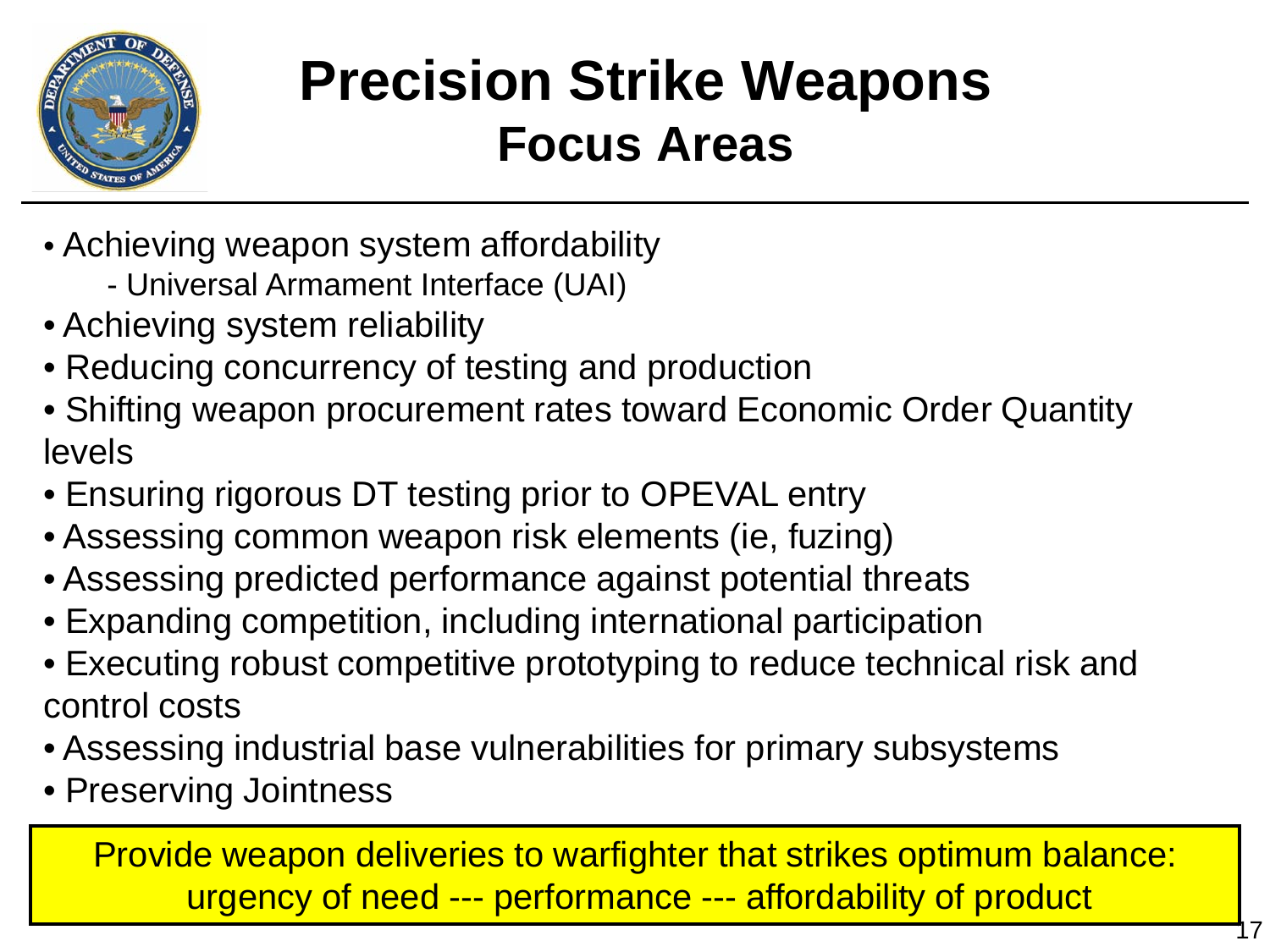

### **Precision Strike Weapons Acquisition Strategy Considerations**

- What is the true "should-cost" for this weapon system?
- What's the true risk drivers for development?
- Cost Plus versus Fixed Price development contracts?
- Should we procure the data package?
- Is the program office's proposed weapon procurement rate realistic?
- Which weapon's subsystems/technologies are driving risk reduction?
- What's the weapon's integration risk with designated platforms?
- Does the proposed testing (CT, DT, IT, OT) strike the correct balance between M&S, captive carry, free flight testing, etc to minimize cost while ensuring Effectiveness and Suitability?
- Is there a way to accelerate weapon capability to the warfighter through incremental development?
	- Open Systems architecture (hardware and software)
- How do we sustain competition throughout the life of this program?
	- -Open Systems architecture (hardware and software)
- Is a multiyear procurement appropriate?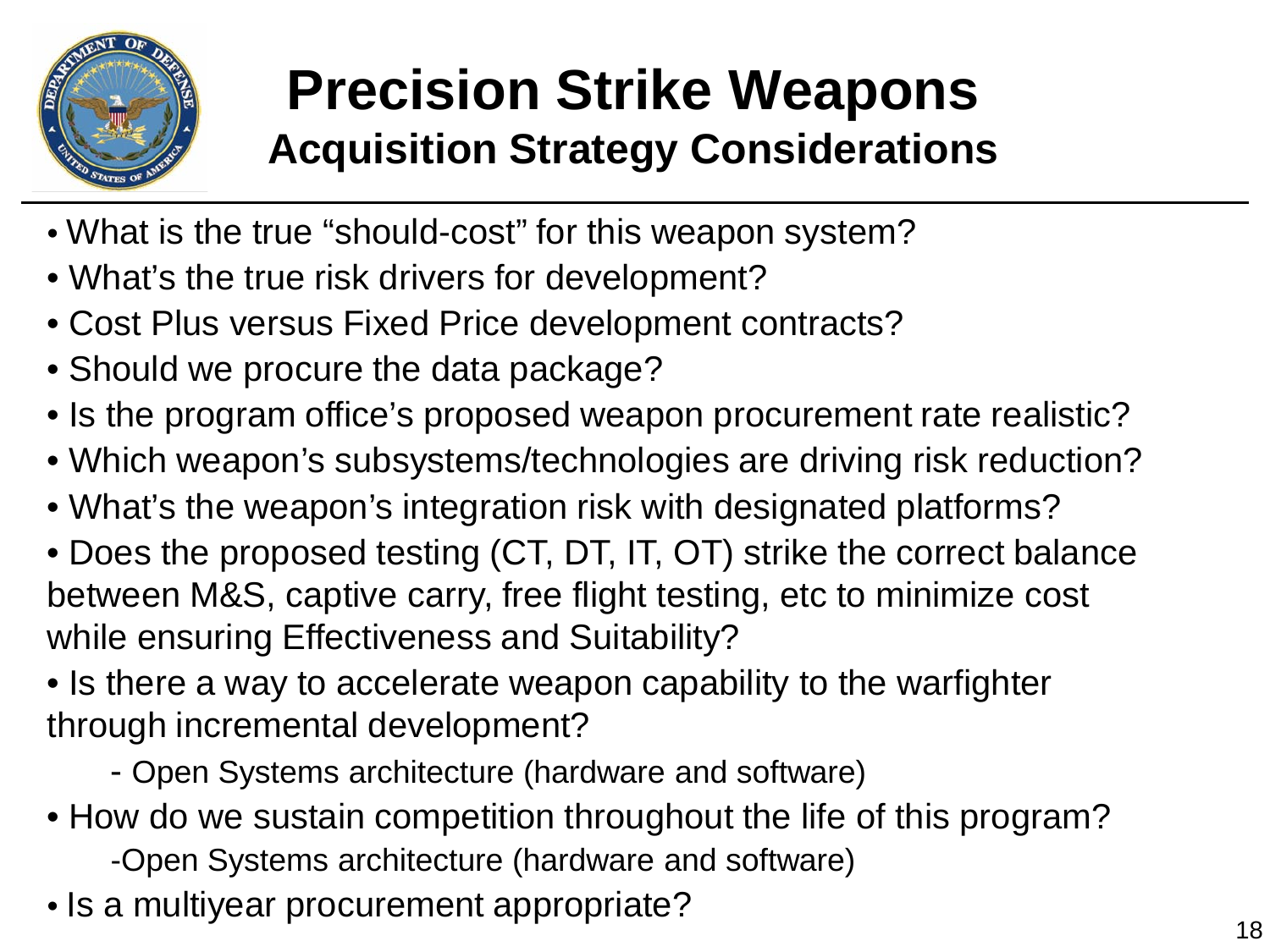

## **Focus Areas for Program Managers**

- $\Box$  Complicated acquisition system
	- o Must balance stakeholders different priorities
		- Requirements, Resources
		- Services, OSD
		- Congress, Industry
- $\square$  Business acumen a must
- Training/Experience/Mentoring
	- o Before needed
	- $O$  PM + Staff
- $\Box$  Objectivity vs. blind advocacy
- $\Box$  Know program status
	- o Cost/Schedule/Performance (use metrics)
		- EVM
- Affordability
- Domain awareness
- $\Box$  Reliability, Availability, Suitability
- Positive management of issues, risks and opportunities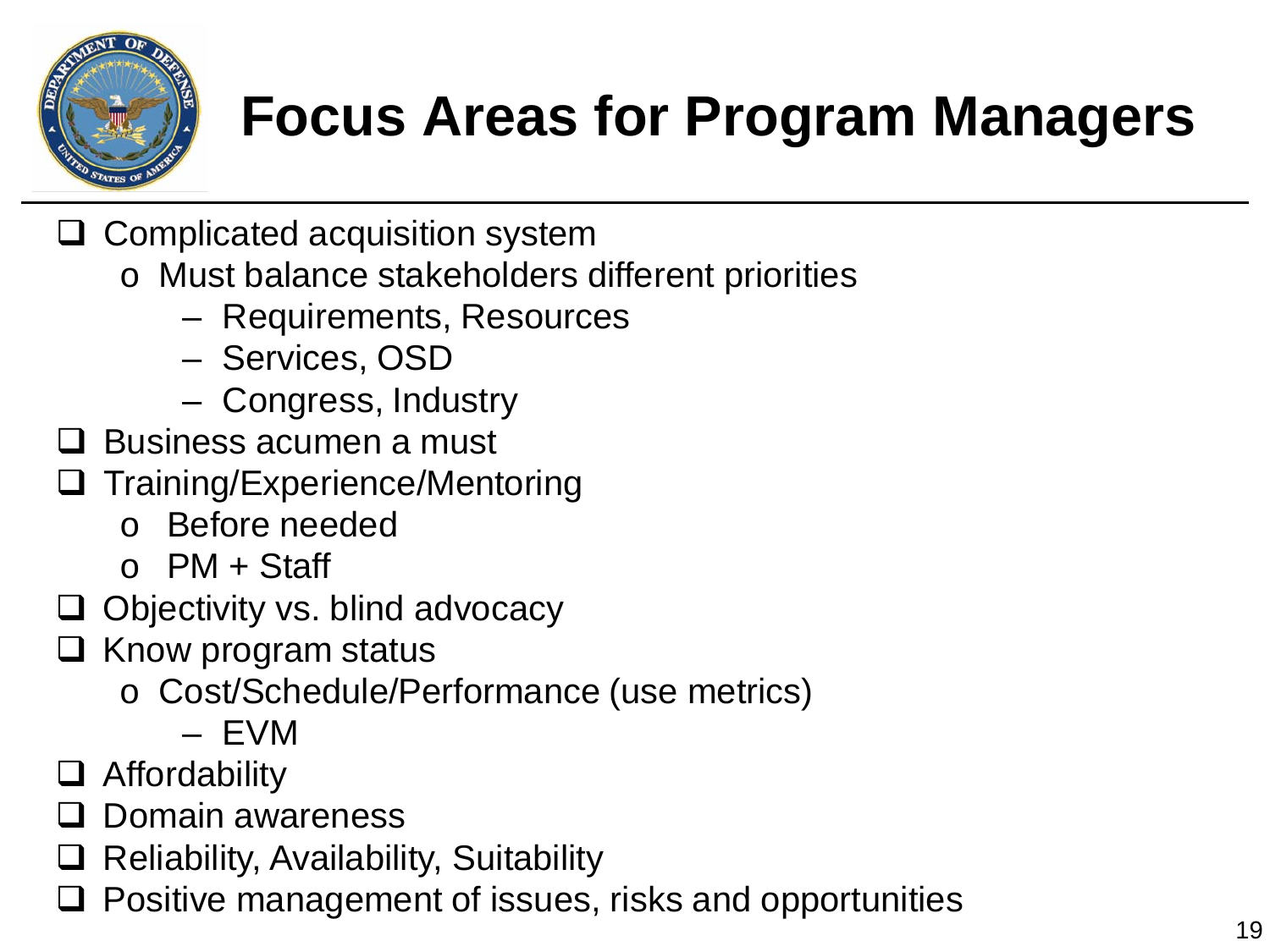

# **What Makes A "Good" PM? Thoughts and Observations**

- Is highly effective at building coalitions. Seeks win-win opportunities
- Makes program goals clear and helps everyone "visualize" success
- Promotes transparency and invites constructive criticism. An effective listener humble enough to learn
- Confronts issues constructively and objectively. Passion is good; self control is paramount
- Makes time for people and models behaviors that promote teamwork
- Empowers subordinates
- Has the courage to report difficult news ... proactively
- Is an effective communicator
- Tolerates ambiguity and leads effectively through it
- Delivers results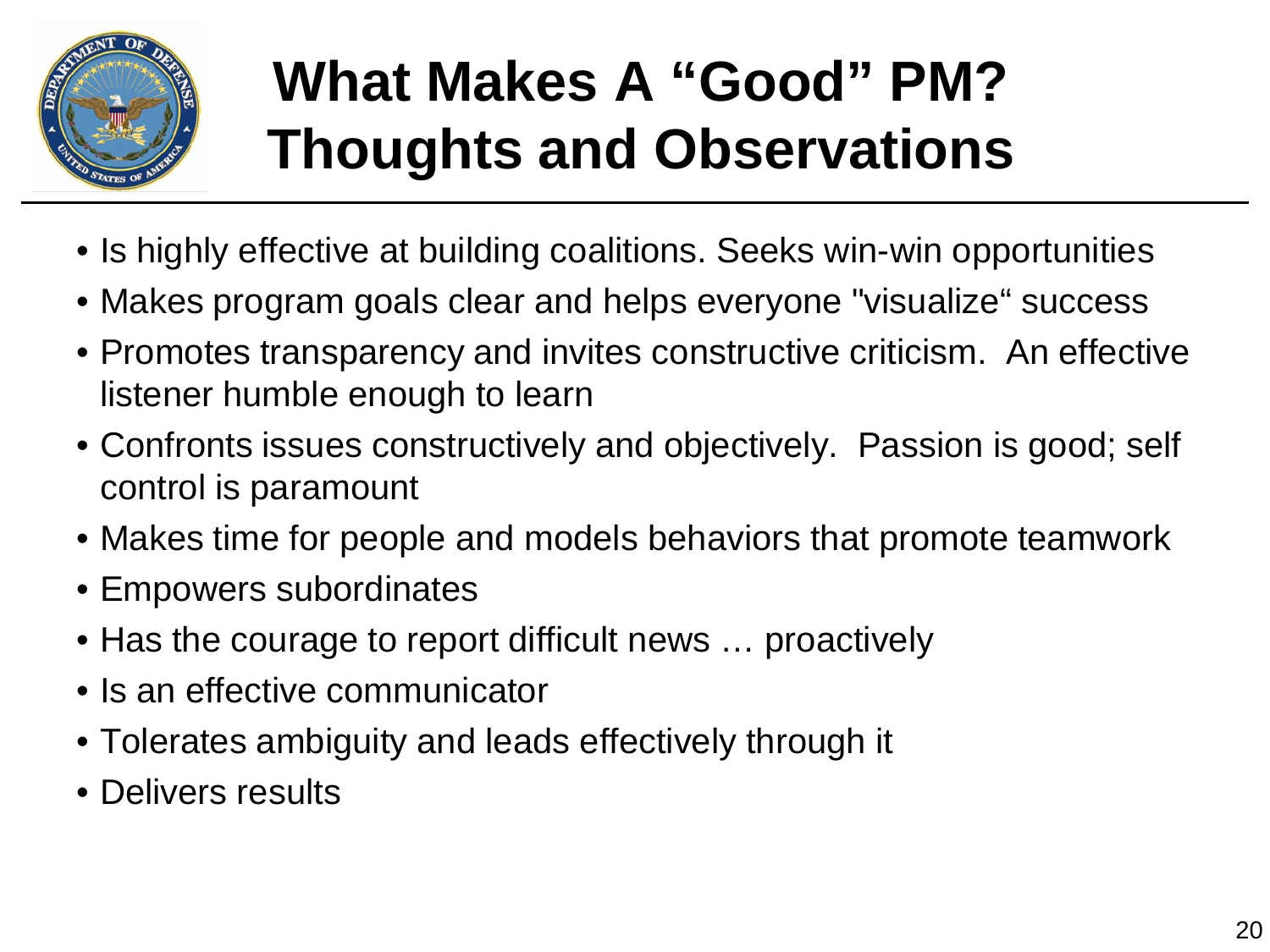

# **Summary**

- Focus on affordability!
- Budgets will be tight
- Well planned and well executed programs

#### *Be Part of Continuing Process Improvement!*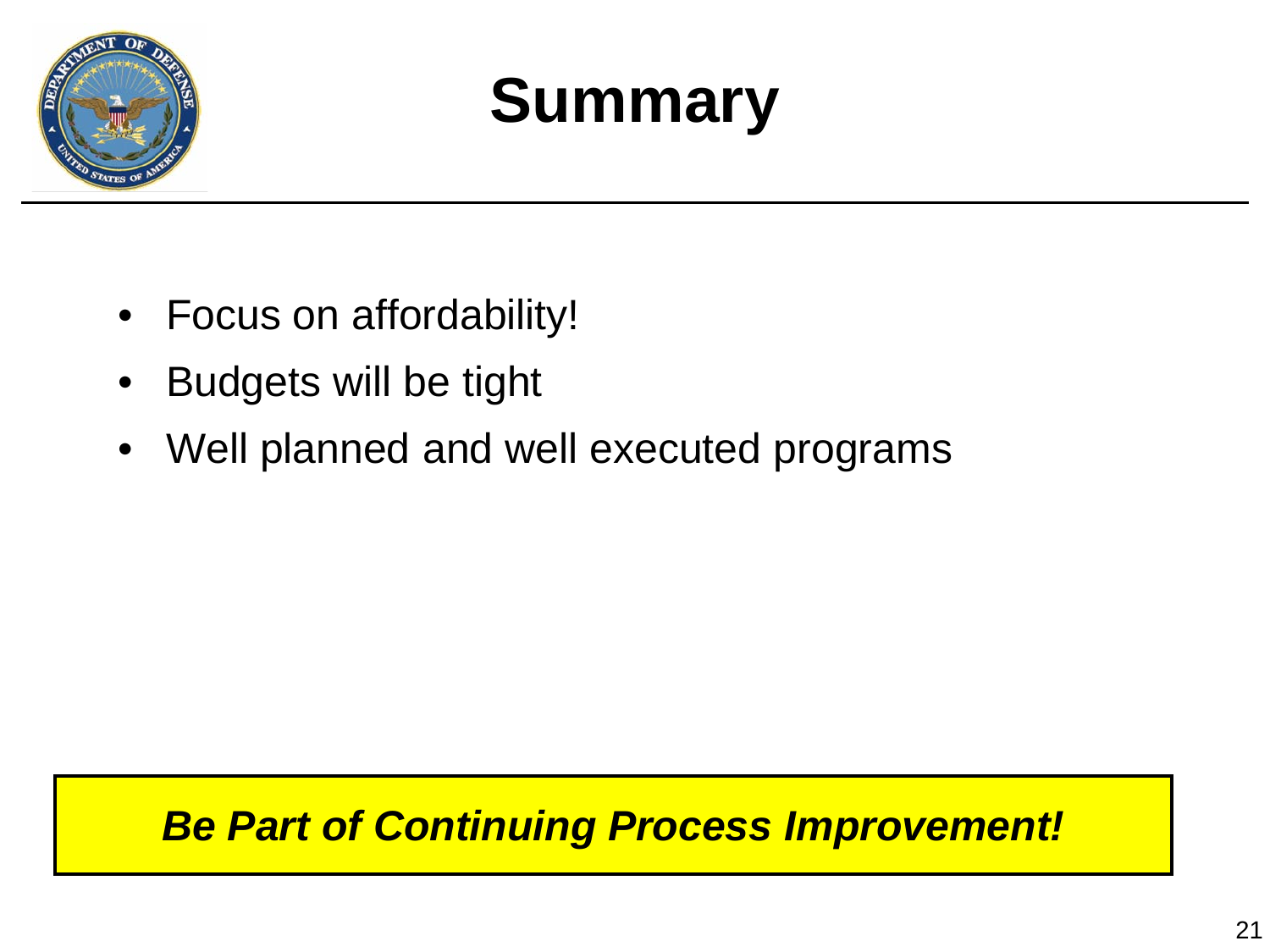

### **Backups**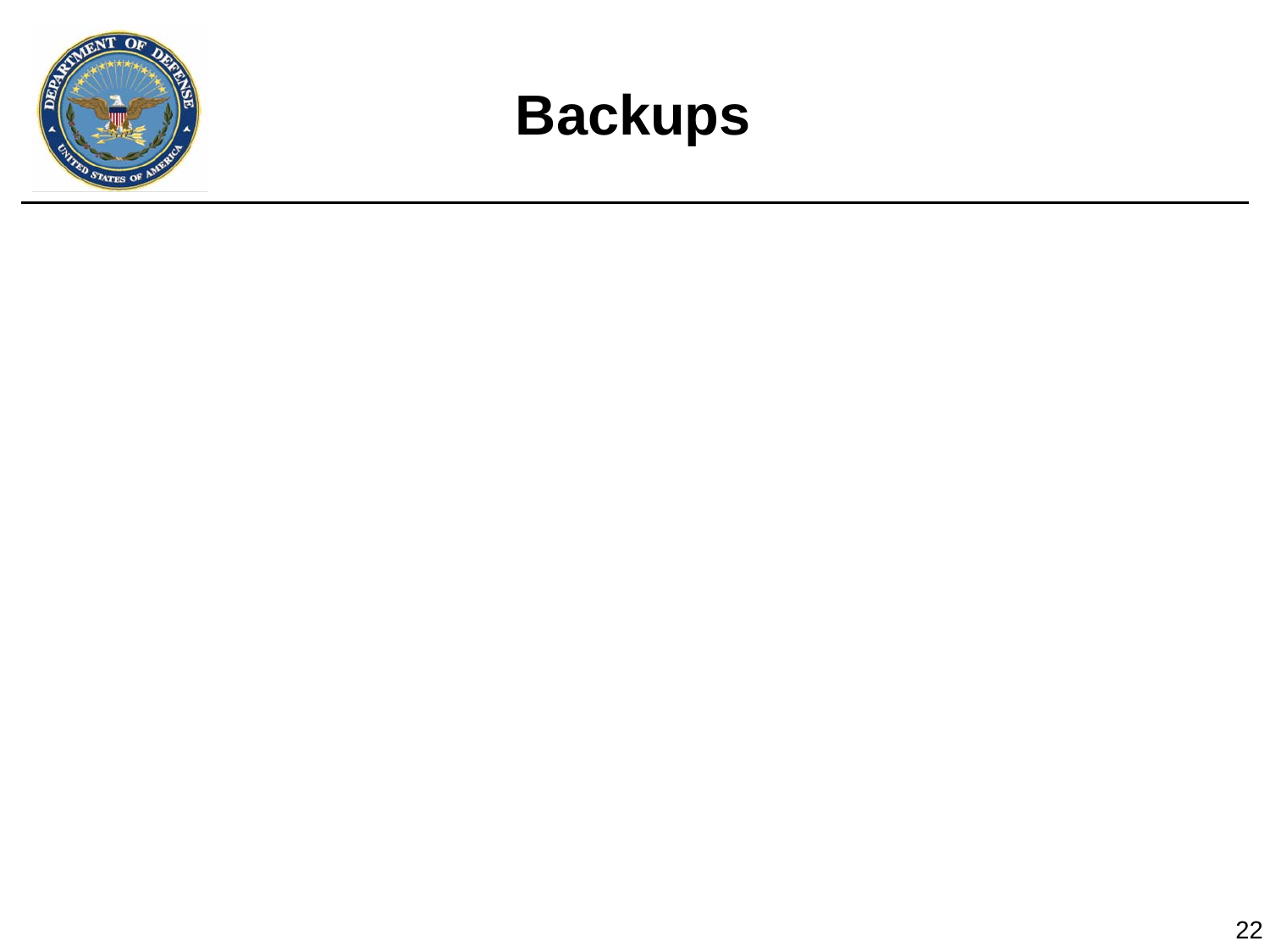

## Tips for Program Manager **Success**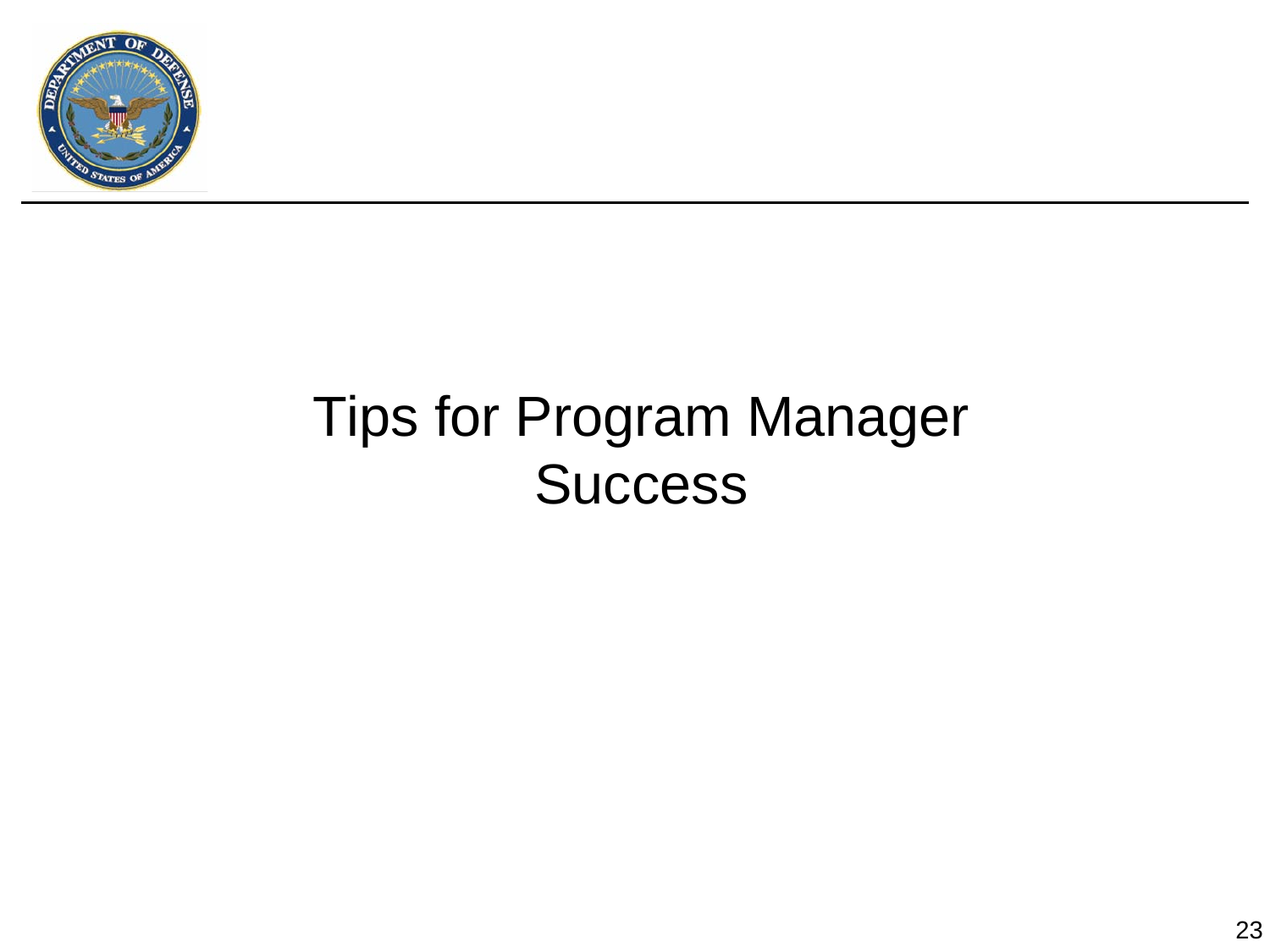

# **1. Know Your Neighborhood**

- Even Service-specific programs will need to work in a joint environment
	- Understand broader context of how your program fits into larger architecture and make provisions
	- Department will tend to value programs that work well with other Service systems
- Build relationships with other programs
	- Program Managers, program offices, contractors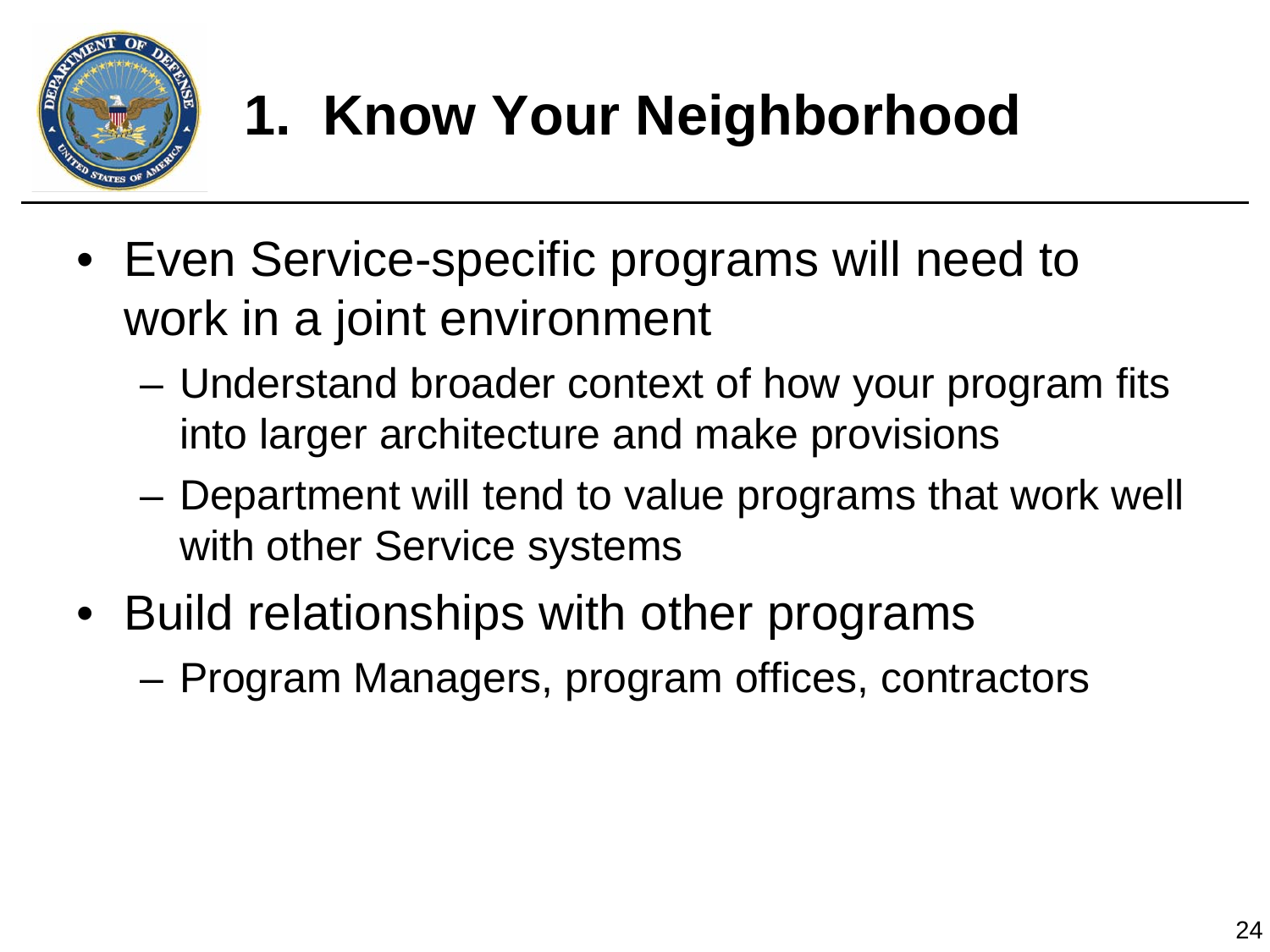

# **2. Pay 'Em Now ... Or Pay 'Em Later**

- Shepherding programs through DAB process is hard work. Many stakeholders, legitimate interests
	- Start early; develop a plan w/schedule
	- Engage openly.
		- Focus Meetings & WIPTs to resolve what can be resolved;
		- Elevate promptly any unresolved issues
	- Proper staff work demands "no surprises" at the DAB
		- Consensus not required, but issues must be framed
	- Preserve the DAB members' time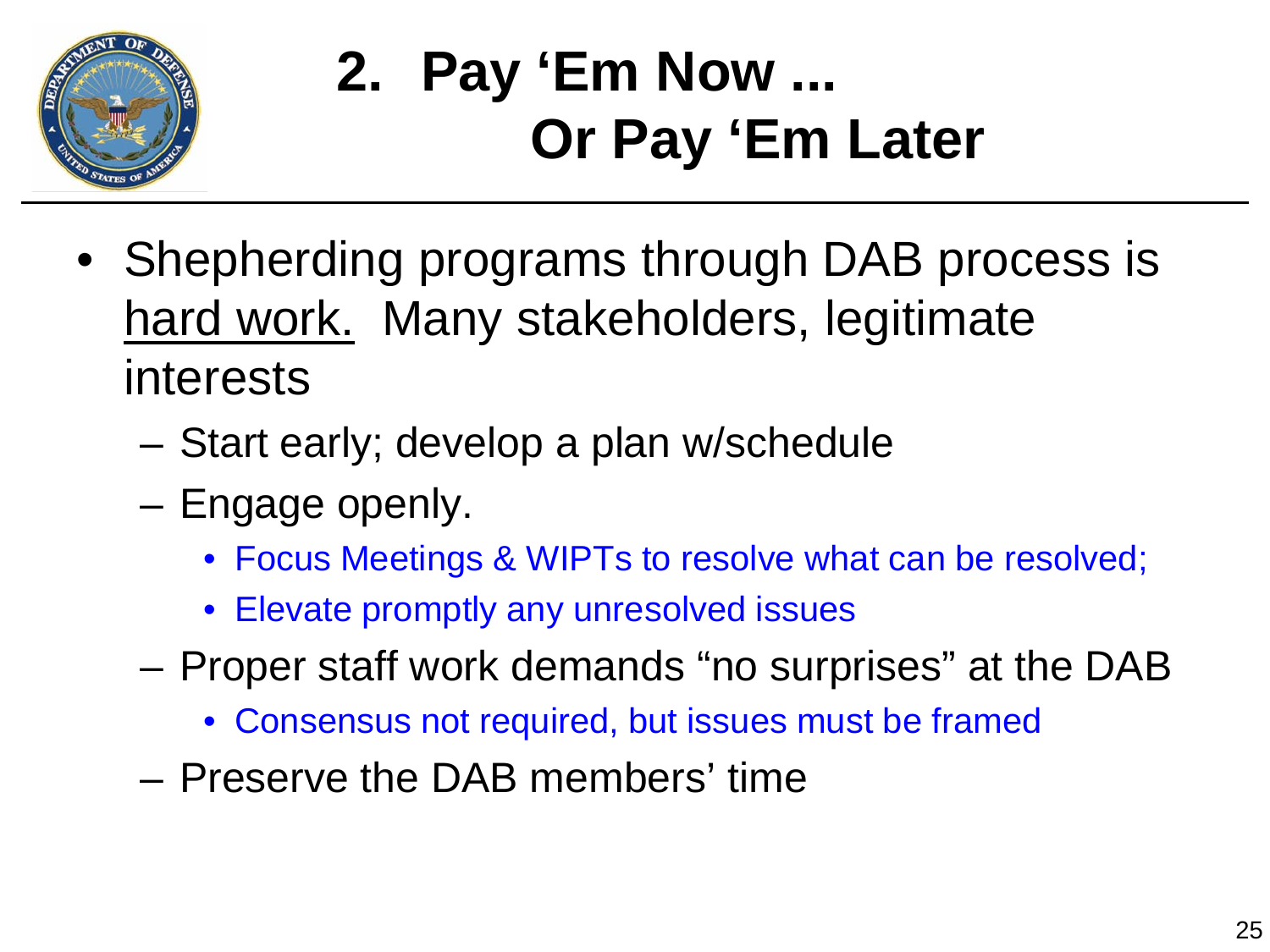

# **3. It's More Than Paper ... It's Your Contract**

- Acquisition Strategy, Acquisition Program Baseline, Test & Evaluation Master Plan, and Systems Engineering Plan are the foundation
	- They form a contract among the parties
	- Make them solid and keep up to date
- Program Management Agreement (PMA) sets annual expectations, gives you basis to say "no" to requirements creep
- Tailor to meet your needs and fit your program
- Concise, direct writing always helps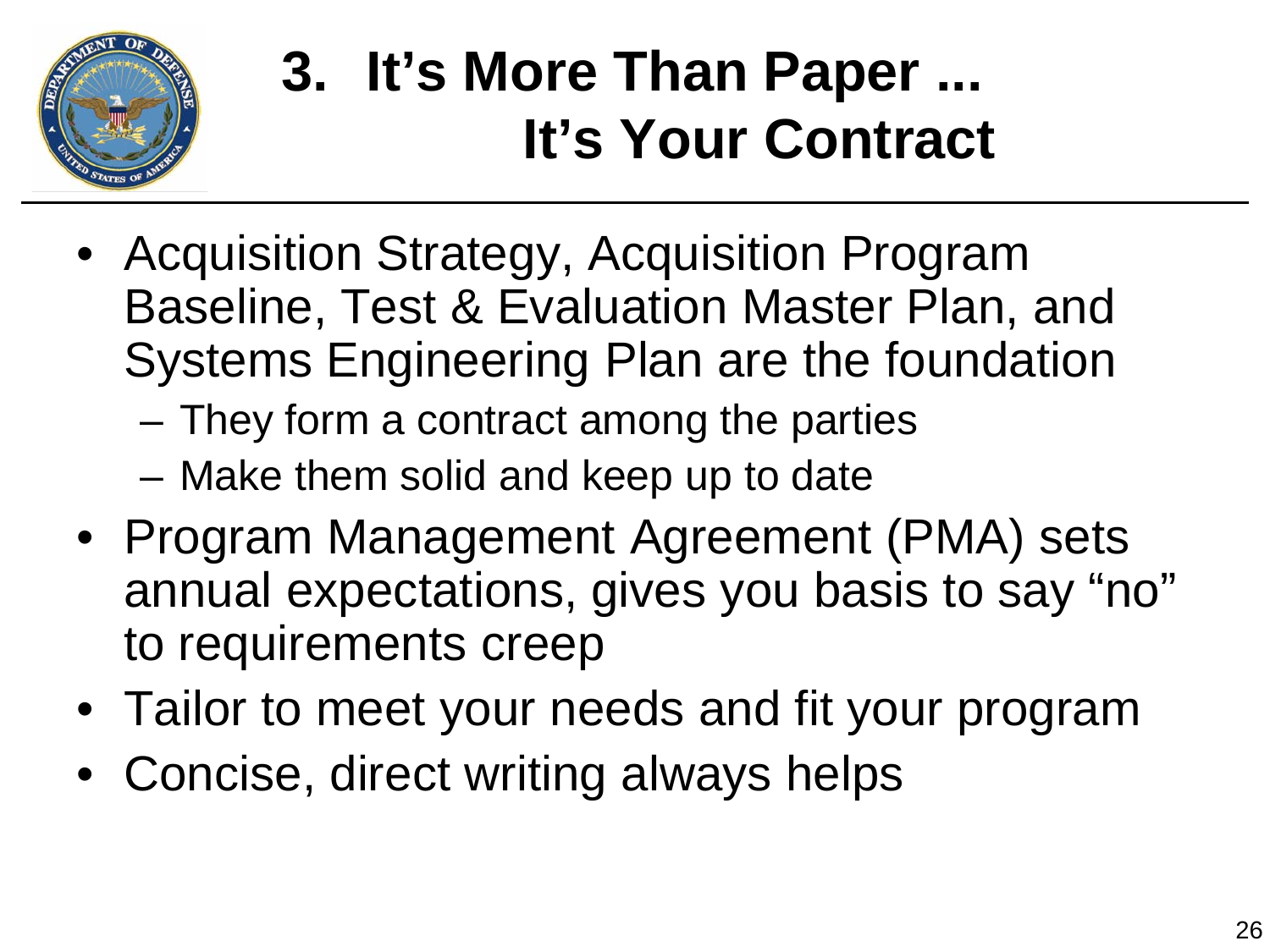

- PMs must hold the line on "requirements creep"
	- Warfighters; but not just warfighters
- Evolutionary acquisition provides for follow-on blocks and increments to meet warfighting needs
	- Build a time-phased plan to meet objectives
- "Configuration Steering Boards" to help control costs
	- SAE chaired, OSD and JS reps
	- Policy is to adjust content and requirements to stay w/i cost
	- Review requirements changes that can impact cost or schedule
		- Generally defer to future blocks or increments
	- PMs prepare a list of descoping options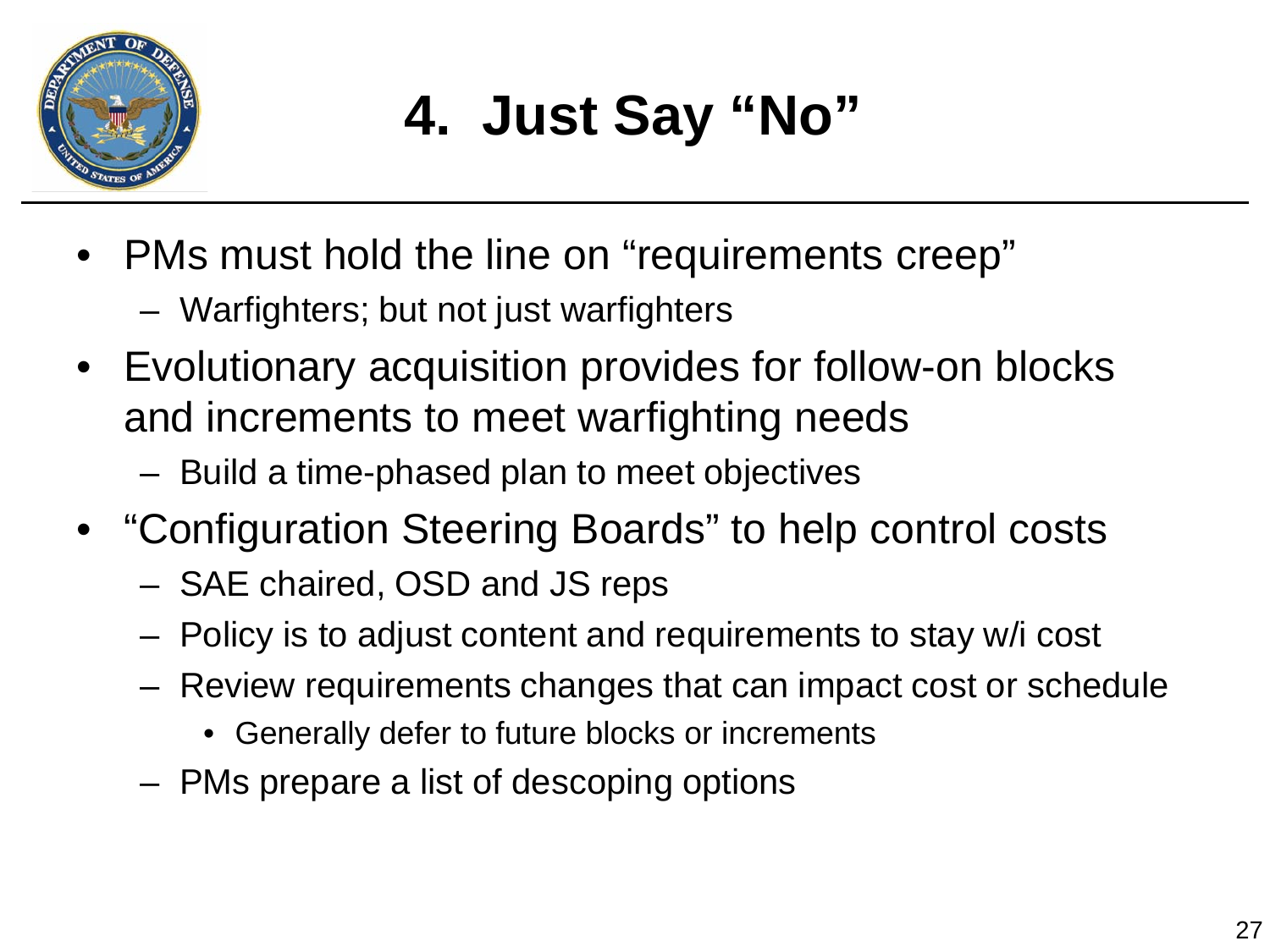

# **5. The Only Thing Constant Is Change**

- No program is static ... While proper execution is your best guarantor of success, it's not absolute – Program can be overtaken by outside events
- Evolutionary acquisition institutionalizes change
- Congressional marks and Comptroller tweaks are part of program manager's world
- Be proactive rather than reactive
	- Be on the lookout for opportunities to improve efficiency and effectiveness
	- Always have a Plan B